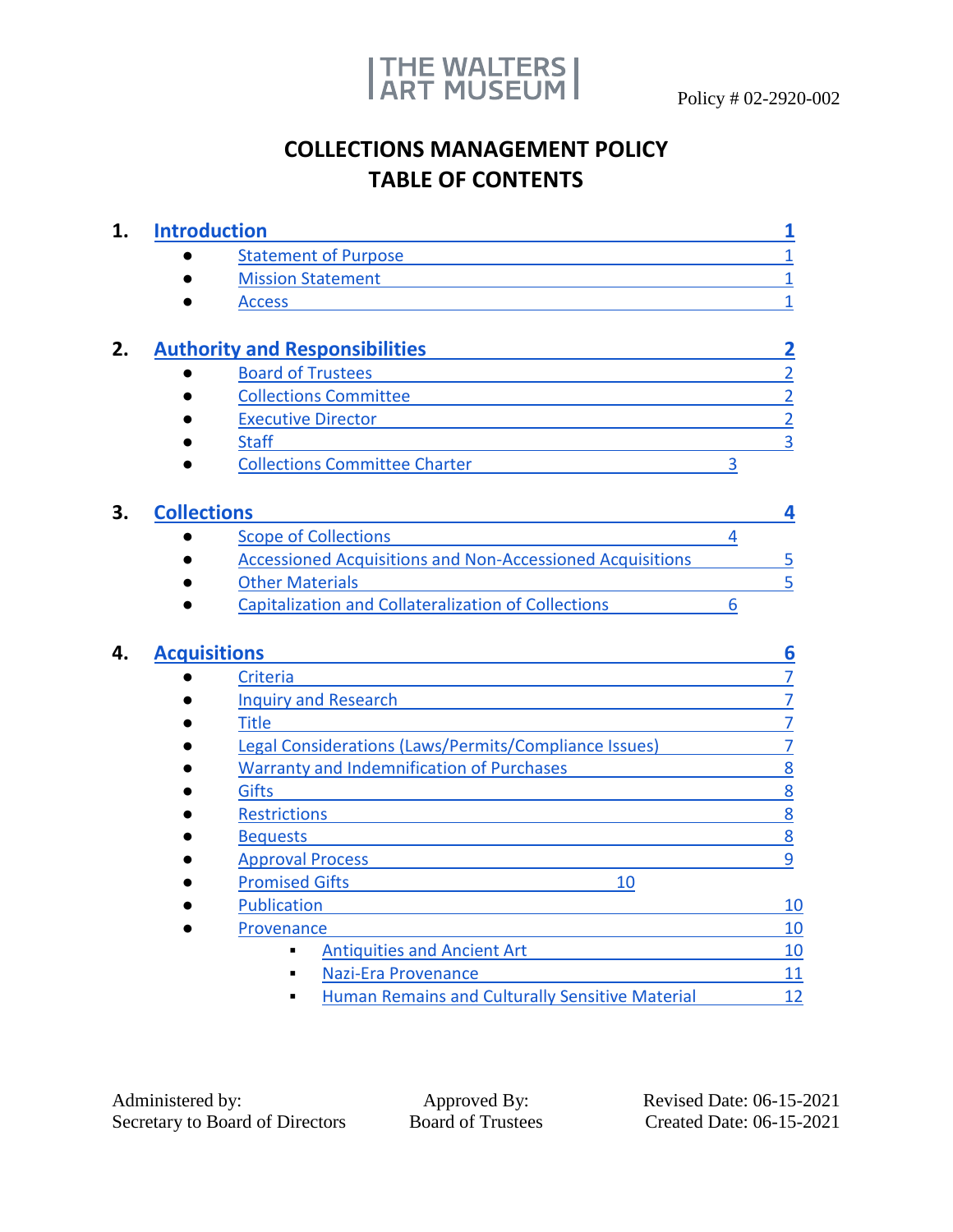| 5.  | <b>Deaccessions/Disposal</b>                                                                                                                   | 12        |
|-----|------------------------------------------------------------------------------------------------------------------------------------------------|-----------|
|     | Preamble                                                                                                                                       | 12        |
|     | <b>Principles</b>                                                                                                                              | 12        |
|     | Criteria                                                                                                                                       | 13        |
|     | <b>Approval Process</b>                                                                                                                        | <u>14</u> |
|     | <b>Method of Disposal</b>                                                                                                                      | 14        |
|     | <b>Use of Proceeds</b>                                                                                                                         | 14        |
|     | Publication                                                                                                                                    | 15        |
| 6.  | <b>Outgoing Loans</b><br><u> 1989 - Johann Stein, marwolaethau a bhann an t-Amhainn an t-Amhainn an t-Amhainn an t-Amhainn an t-Amhainn an</u> | 15        |
|     | Principles<br>●                                                                                                                                | 15        |
|     | Criteria                                                                                                                                       | 15        |
|     | <b>Approval Process</b>                                                                                                                        | 15        |
| 7.  | <b>Incoming Loans</b><br><u> 1980 - Johann Barn, mars ann an t-Amhain an t-Amhain an t-Amhain an t-Amhain an t-Amhain an t-Amhain an t-Amh</u> | 16        |
|     | <b>Principles</b>                                                                                                                              | 16        |
|     | Criteria                                                                                                                                       | 16        |
|     | <b>Approval Process</b>                                                                                                                        | 17        |
| 8.  | <b>Collections Care</b>                                                                                                                        | 17        |
| 9.  | <b>Documentation</b>                                                                                                                           | 18        |
|     | <b>Records</b>                                                                                                                                 | 18        |
|     | Inventory                                                                                                                                      | 18        |
| 10. | <b>Insurance and Risk Management</b>                                                                                                           | 18        |
|     | <b>Insurance</b>                                                                                                                               | <u>18</u> |
|     | <b>Risk Management</b>                                                                                                                         | 18        |
| 11. | <b>Ethics</b>                                                                                                                                  | <u>19</u> |
|     | <b>Ethical Restrictions Relating to Acquisitions</b>                                                                                           | 19        |
|     | <b>Appraisals</b>                                                                                                                              | 19        |
|     | <b>Personal Collecting</b><br>19                                                                                                               |           |
|     | <b>Buying and Selling Objects</b><br>19                                                                                                        |           |
|     | <b>Ethical Restrictions Relating to Deaccessions/Disposals</b>                                                                                 | 19        |
|     | Loan of Objects to Board Members, Volunteers, and Employees                                                                                    | 20        |
|     | Loan of Objects by Board Members, Volunteers, and Employees                                                                                    | 20        |
| 12. | <b>Interpretation</b>                                                                                                                          | 20        |
|     |                                                                                                                                                |           |
| 13. | <b>Procedures and Forms</b>                                                                                                                    | 20        |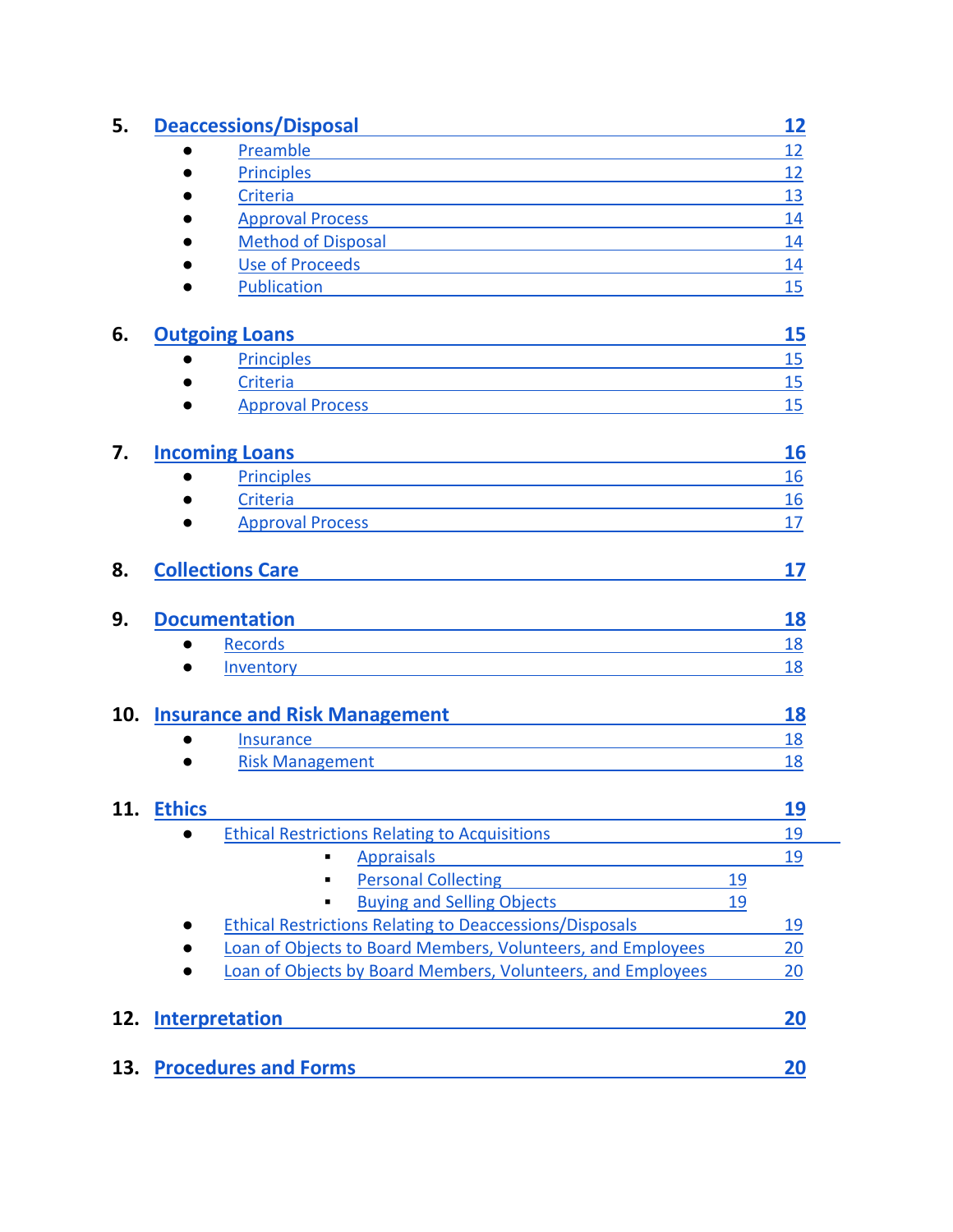| <b>14. Effective Date/Renewal</b> |  |
|-----------------------------------|--|
| <b>Appendix A</b>                 |  |

# **Appendix B**

- ●Gift Acceptance Policy
- ●Acquisition Proposal Form
- ●Incoming Loan Agreement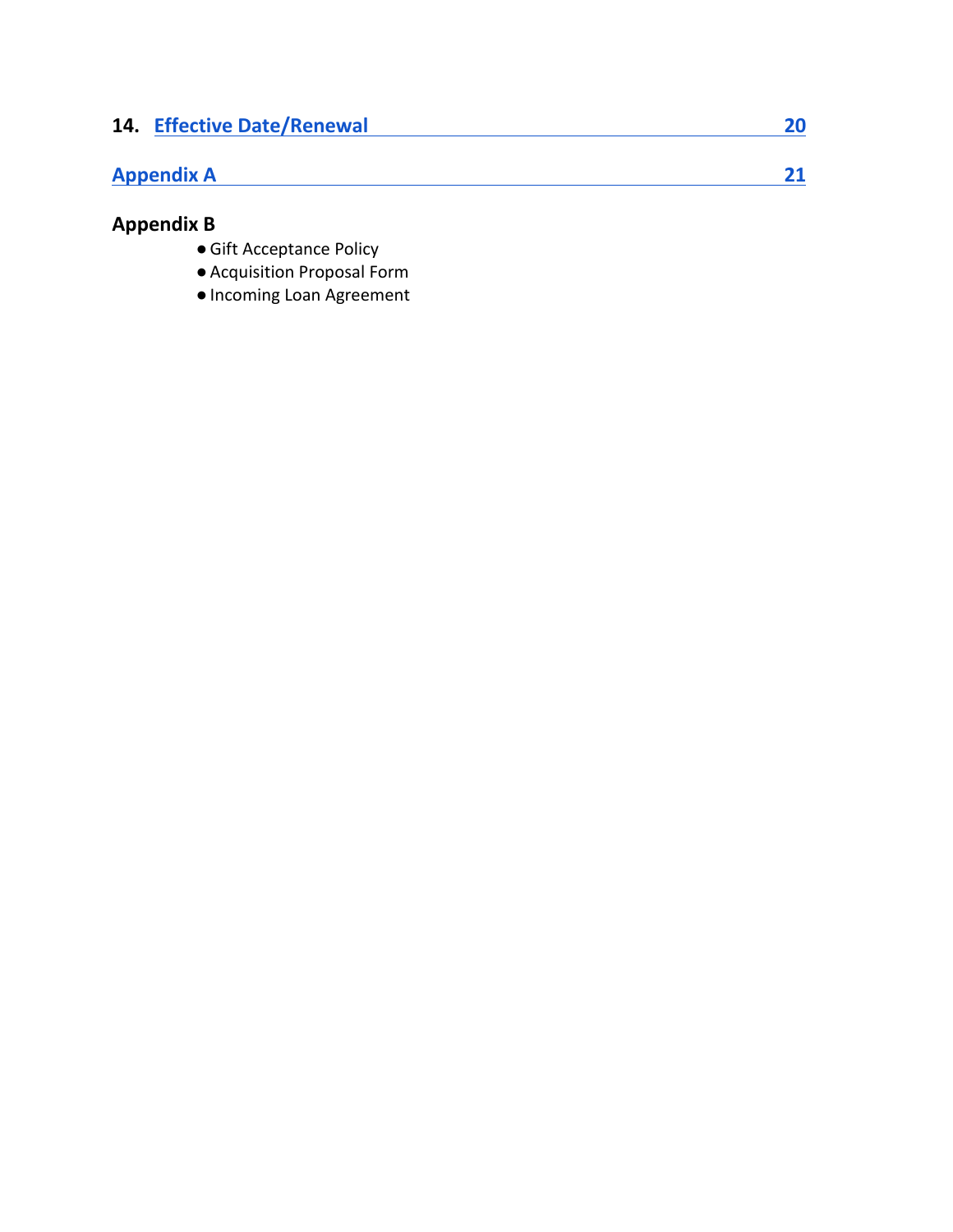# **THE WALTERS ART MUSEUM COLLECTIONS MANAGEMENT POLICY**

## <span id="page-3-0"></span>**1. INTRODUCTION**

### <span id="page-3-1"></span>**Statement of Purpose**

The Collections Management Policy (the "Policy") of the Walters Art Museum (the "Museum") provides a framework to ensure the preservation, safety, and integrity of both the Museum's collections and other works of art that may be temporarily housed at the Museum. The Collections Management Policy summarizes standard policies and identifies the respective roles and responsibilities of staff and Trustees. Procedures for implementing this policy are set forth in the Collections Management Procedures Manual.

A copy of the Policy will be made available publicly and posted on the Museum's website.

The Museum accepts works of art into its collections labeling them formally as acquisitions. From among these acquisitions, certain works deemed to be of notable artistic quality, historical significance, and/or importance may be accessioned into the Museum's collections as Accessioned Acquisitions. Works of art that are not accessioned but that remain in the Museum are identified as Non-Accessioned Acquisitions.

#### <span id="page-3-2"></span>**Mission Statement**

The Walters Art Museum brings art and people together for enjoyment, discovery, and learning. We create a place where people of every background can be touched by art. We engage and strengthen our communities by collecting, preserving, and interpreting art.

#### <span id="page-3-3"></span>**Access**

It is fundamental to the Museum's mission to provide access to the Museum's collections and promote appreciation of their significance.

Among the primary means of achieving this goal is the presentation of exhibitions of works in its own collections and those borrowed from others. The Museum provides additional access to its collections through loans to other institutions. The Museum supports continuing scholarly investigation and research in order to document, publish, and advance understanding of the Museum's collections as well as to contribute to broader academic and public discourse.

The Museum supports and encourages awareness and understanding of art by disseminating information through publications, programs, and its website for a variety of audiences ranging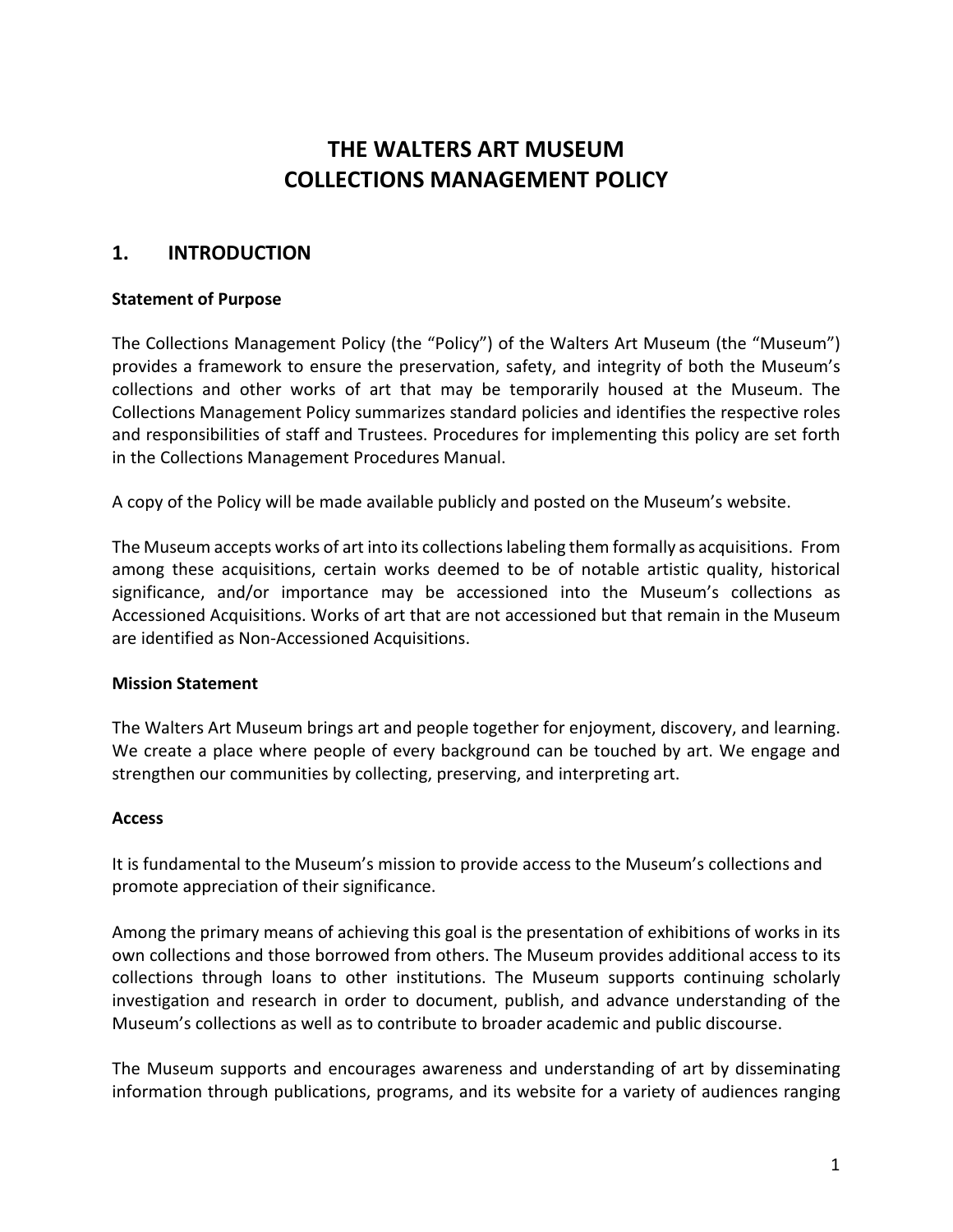from children to adults. These vehicles draw upon the Museum's collections and research as primary sources for stimulating aesthetic engagement and promoting familiarity with art in its historical, cultural, and material contexts.

# <span id="page-4-0"></span>**2. AUTHORITY AND RESPONSIBILITIES**

The collection is central to the mission of the Museum, and for this reason, ensuring its integrity and development is a fundamental responsibility of the Museum's Trustees and staff.

The Walters Art Museum's Act of Incorporation (Laws of Maryland, Chapter 217 [signed into law, 1933]) stipulates in section 4 that the **"Board [of Trustees] shall, generally, have all powers with respect to the affairs of said corporation which are conferred by the Public General Laws of Maryland upon the directors or managing bodies of Maryland corporations. And the power of the corporation shall include the power to acquire, hold, manage, sell, exchange, encumber or otherwise dispose of any property, real, personal or mixed; and to accept any grant, gifts, devises or bequests made to said Corporation, absolutely, or in trust, for any of the purposes of said Corporation, or for any purposes germane thereto, and to execute such trusts."**

## <span id="page-4-1"></span>**Board of Trustees**

The duties and powers of the Board of Trustees (the "Board") are defined in the Museum's By-Laws. The Board delegates to the Andrea B. and John H. Laporte Director (the "Executive Director") the task of overseeing the preservation, enhancement, programmatic presentation, and interpretation of the collections.

## <span id="page-4-2"></span>**Collections Committee**

The Collections Committee, a standing committee of the Board, has been established by the Museum's By-Laws and is responsible, with the Museum's administration, for recommending to the Board acquisitions, accessions, deaccessions, loans, and changes to the Collections Management Policy.

## <span id="page-4-3"></span>**Executive Director**

The duties of the Executive Director are defined in the Museum's By-Laws. The Executive Director has overall responsibility for the management of the collections as well as of outgoing and incoming loans and is guided by the Policy outlined in this document. The Executive Director delegates specific responsibility to the Art and Program Division for managing, protecting, and preserving the collections and loans.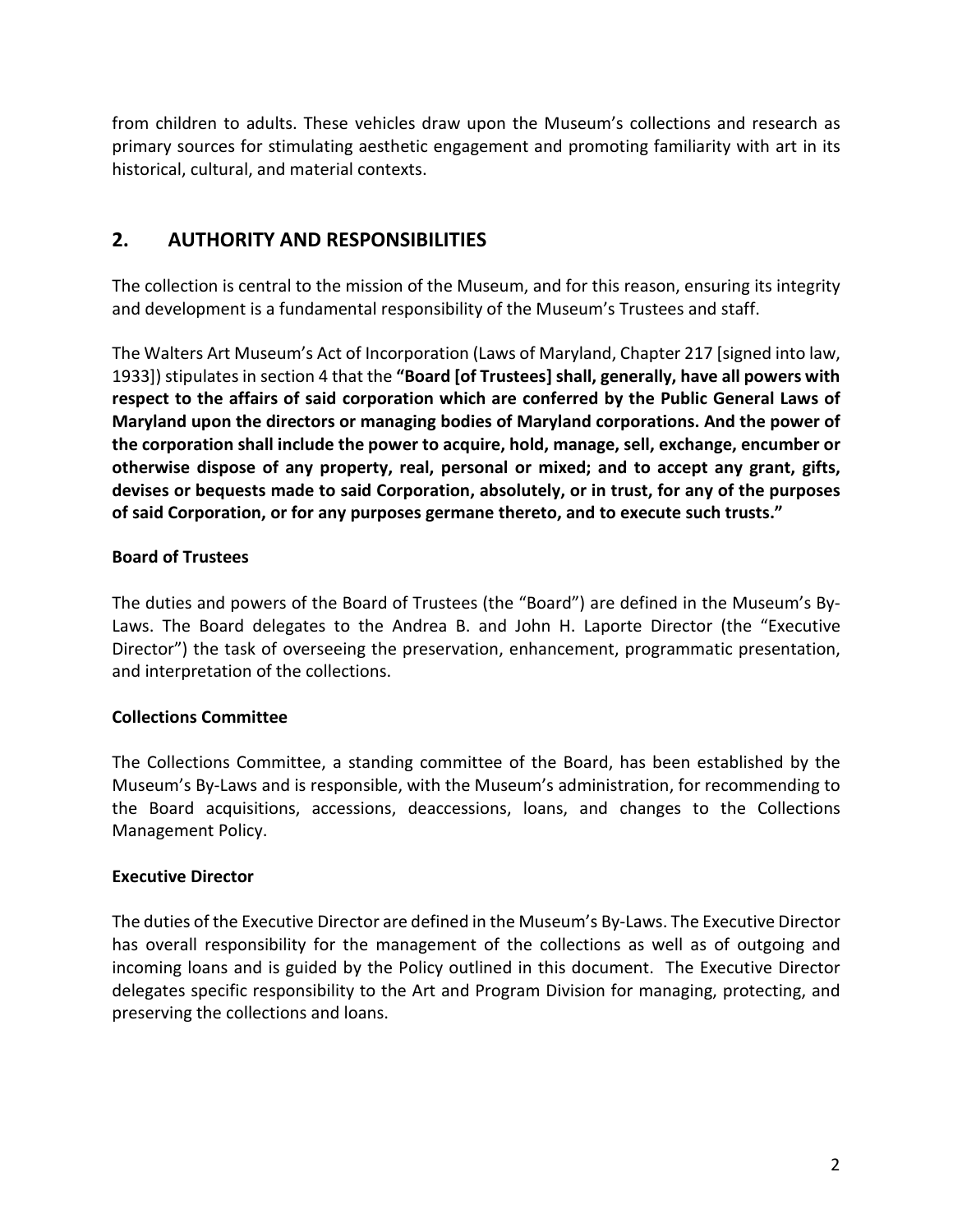## <span id="page-5-0"></span>**Staff**

As with the Executive Director, the staff is guided in its work related to the collections and loans by this Policy. The responsibility for the physical care, risk management, and documentation of the collections and loans lies with the appropriate staff in the Art and Program Division.

## <span id="page-5-1"></span>**COLLECTIONS COMMITTEE CHARTER**

**Purpose:** The central role of the Collections Committee is to oversee the development of the Museum's collections in alignment with the goals stated in the Museum's Strategic Plan.

**Key Responsibilities:** The Committee is tasked with the following responsibilities:

- 1. To review and recommend or reject proposals regarding acquisitions, deaccessions/disposals, and outgoing loans;
- 2. To review all loans, including long-term, to the Museum regularly, at least annually;
- 3. To review and advise on strategies for developing the Museum's collections; and
- 4. To review and revise the Museum's Collections Management Policy at least once every 5 years, or more often if necessary.

**Authority to Recommend or Decide:** The By-Laws confer upon the Board the following responsibilities:

- 1. To exercise full and complete control over the art and other contents of the Museum;
- 2. To preserve and improve the Museum;
- 3. To acquire art and objects recommended for acquisition;
- 4. To deaccession/dispose of art and objects;
- 5. To approve outgoing loans; and
- 6. To authorize the Executive Director to accept year-end gifts after the last Collections Committee meeting of the year.

**Conflict of Interest:** If a member of the Collections Committee has a conflict of interest relevant to a matter on which action or a recommendation is being considered (including and especially those set out in the Collections Management Policy), that member shall disclose the conflict of interest and recuse themselves from voting in that matter.

**Schedule of Committee Meetings:** The Committee typically meets 4–6 times per year, 2 weeks prior to meetings of the full Board. Special meetings may be called by the Chair of the Committee as needed.

**Committee Members:** Subject to the discretion of the Board President and the Committee Chair, the Committee will consist of the Committee Chair and up to 15 other members, the majority of which (at least 8) are current Trustees. The number and identity of external, non-Trustee members of the Committee with specific expertise or interests related to the collecting areas of the Museum shall also be determined by the Board President and Chair of the Committee. Non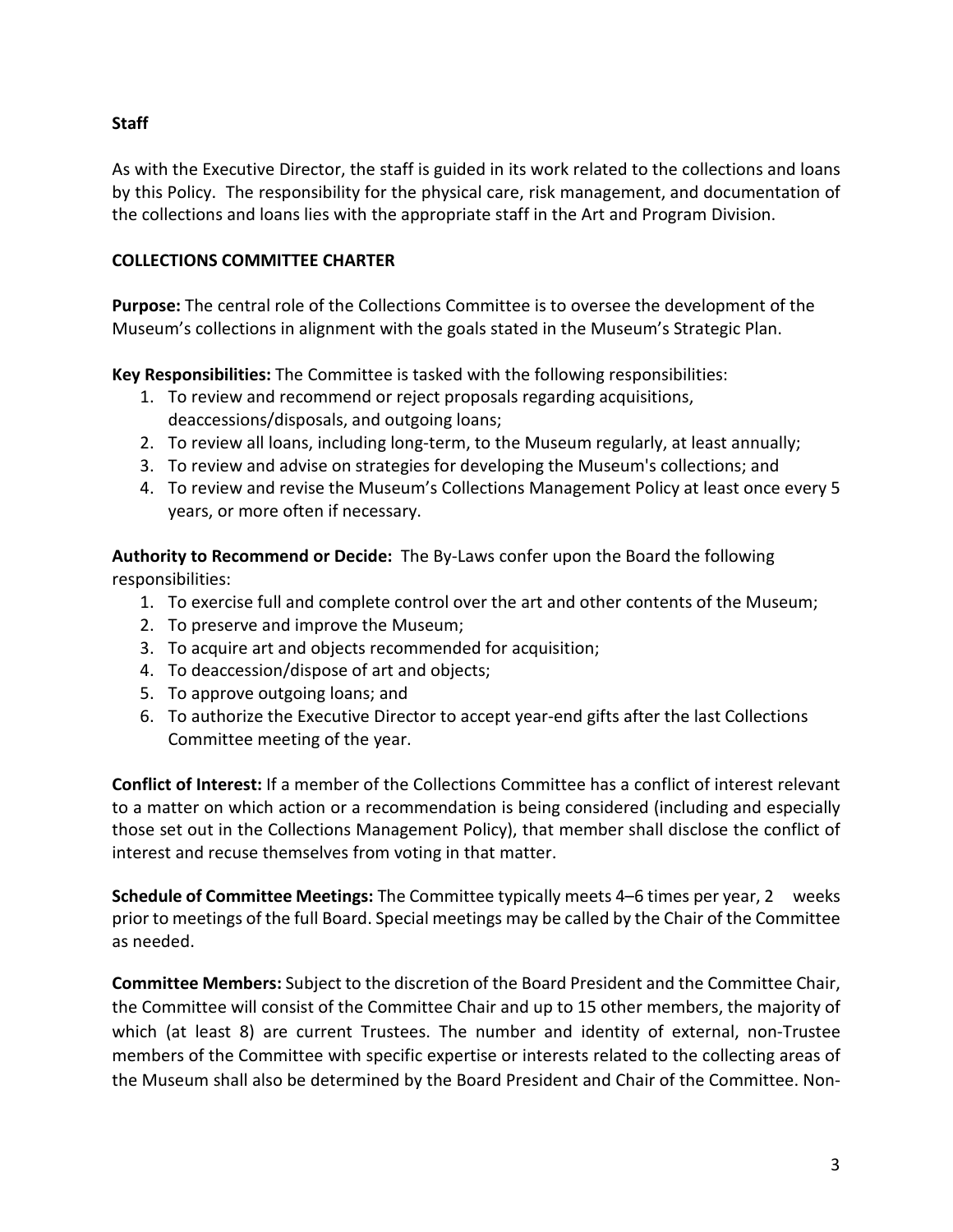Trustee members will not be voting members of the Committee. The Board President and Executive Director shall serve as Ex Officio members. *Per Article IV, Section 2 of the By-Laws*.

**Quorum**: Under the By-Laws, one-third of the assigned active Trustee (not Ex Officio) Committee members at each meeting are required to be present to constitute a quorum to conduct business unless special circumstances require action by the Committee in the absence of such quorum. With advance notice, Committee members unable to attend a meeting in person may attend and participate in the meeting by means of electronic conferencing and be counted as present. *Per Article IV, Section 2 of the By-Laws.*

**Revision of Committee Charter:** The Charter of the Collections Committee will be reviewed at least biennially. To be effective, any recommended revisions to the Charter must be approved by the Board of Trustees.

**Support Staff:** The Executive Director designates staff to attend Collections Committee meetings as appropriate.

**Reports:** The Committee Chair or a designee will report on the actions and decisions of the Collections Committee to the Board at the following meetings.

# <span id="page-6-0"></span>**3. COLLECTIONS**

## <span id="page-6-1"></span>**Scope of Collections**

The Walters Art Museum collection spans seven millennia of art from cultures across the world. The Museum's foundational art collection was begun by William T. Walters and expanded by his son, Henry Walters, who gifted their combined collection of 22,000 works of art to the City of Baltimore in 1931. This collection reflected William's and Henry's individual tastes, shaped by 19th- and early 20th-century beliefs prevalent in Europe and the United States about what made art culturally valuable and meaningful. At the time, many art collections were conceived of and advertised as treasure boxes containing the most exemplary objects of human creation anything left out of these collections was by implication either inferior in quality or not defined as art, biases that the museum field continues to grapple with today. Henry built upon his father's collection of European sculpture and Asian decorative arts, acquiring archaeological works from the ancient Mediterranean world—Mesopotamia, Egypt, Greece, and Rome—followed by medieval European and Islamic art and manuscripts, and European paintings and sculptures from the Renaissance through the 19th century. At the end of his life, Henry added a group of Russian objects, including two Fabergé eggs, that made him one of the first major American collectors of Russian art.

Since the Walters opened in 1934, the Museum has expanded both its architectural footprint and the breadth and depth of its collection. Through purchases and the generosity of donors, the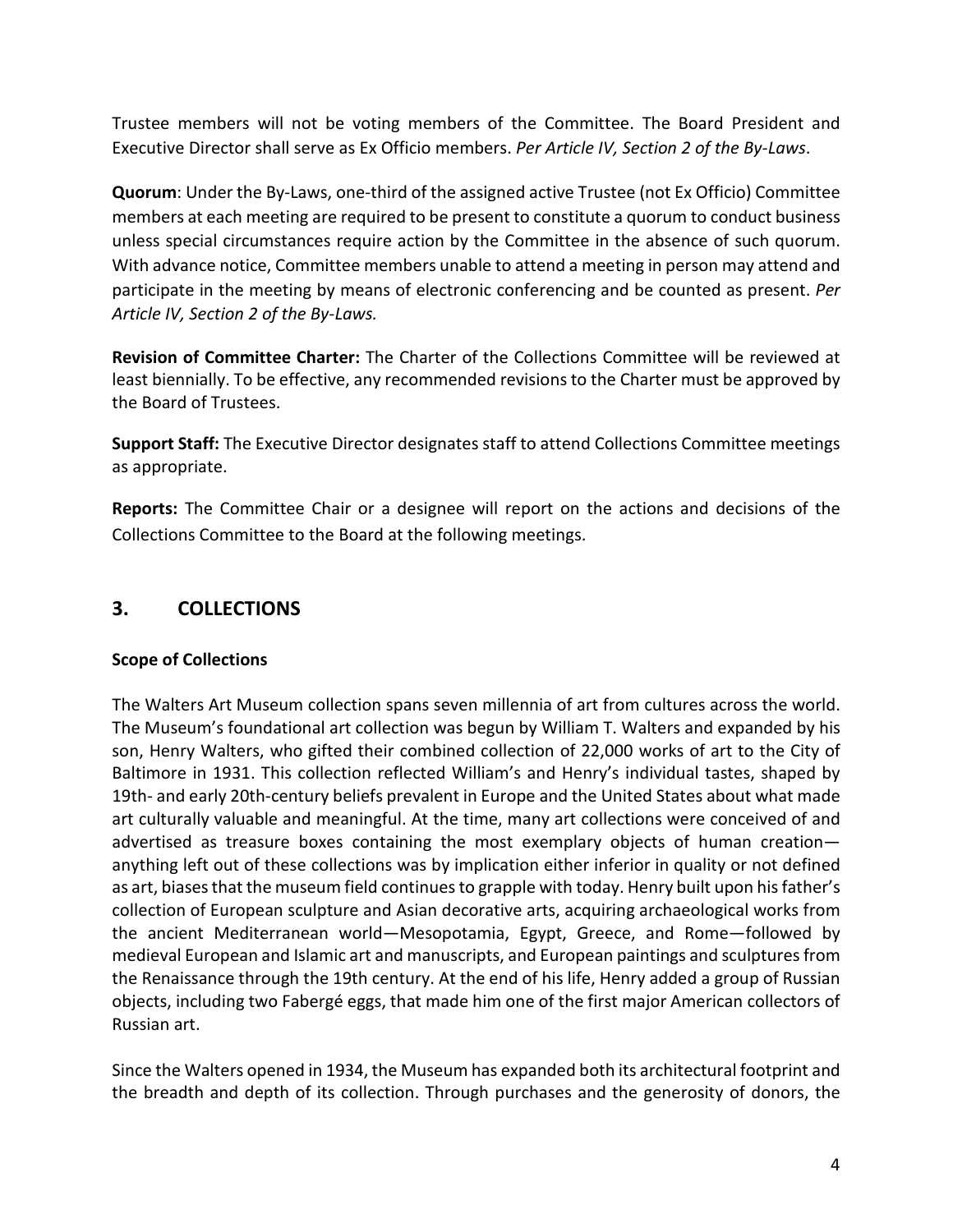collection has grown from 22,000 objects to now more than 36,000, and its scope has expanded across time, geography, and culture. As a result, the Museum has in many ways become a "collection of collections," bringing together groups of objects that were originally assembled by individual collectors according to their personal tastes. Substantial additions include Ethiopian art and manuscripts; South and Southeast Asian and Himalayan sculptures, paintings, and accordion books; contemporary Japanese ceramics; and art of the ancient Americas. Walters curators continue to acquire objects that bridge the collection areas, create connections between the past and present, and allow the Museum to introduce new voices and tell new stories.

For much of its history, the Walters has described its collections as "encyclopedic." Despite the range of cultures represented in the collection, the Walters now recognizes that the "encyclopedic" approach is both impossible in practice and inherently flawed in concept, reflecting a biased and Eurocentric view of what does, and does not, represent human artistic achievement. In this shift, the Walters embraces being what we see as the 21st-century museum—a living, evolving civic institution that creates space for dialogue, reflection, and continued artistic creation. We are committed to working in partnership with our local arts communities to examine our past, define our present, and shape our future.

### <span id="page-7-0"></span>**Accessioned Acquisitions and Non-Accessioned Acquisitions**

- Accessioned Acquisitions: The collection lies at the heart of the Museum's mission. It is composed of works of art of notable artistic quality and/or historical significance. The collection is made up of the Henry Walters Bequest (1931) as well as works of art added by gift, bequest, or purchase after 1931. The Museum has full stewardship responsibilities for this collection. Legal ownership of the Henry Walters Bequest lies with the City of Baltimore; legal ownership of works added after 1931 lies with the Trustees of the Walters Art Gallery (dba Walters Art Museum).
- Non-Accessioned Acquisitions: These are works of art that have been acquired by the Museum but are not accessioned. They may later be accessioned into the collection, sold, exchanged, or retained for study purposes.

#### <span id="page-7-1"></span>**Other Materials**

**This policy is intended to govern all aspects of the acquisition, deaccession, lending, care, and documentation of works of art.** Other materials held by the Museum include, but are not limited to, the Walters Archives, Library, digital assets, the Conservation Study Collection; and works brought in for installations, incidental decoration of public spaces, or for didactic use in exhibitions. These materials are governed by separate policies and procedures that fall outside this Collections Management Policy.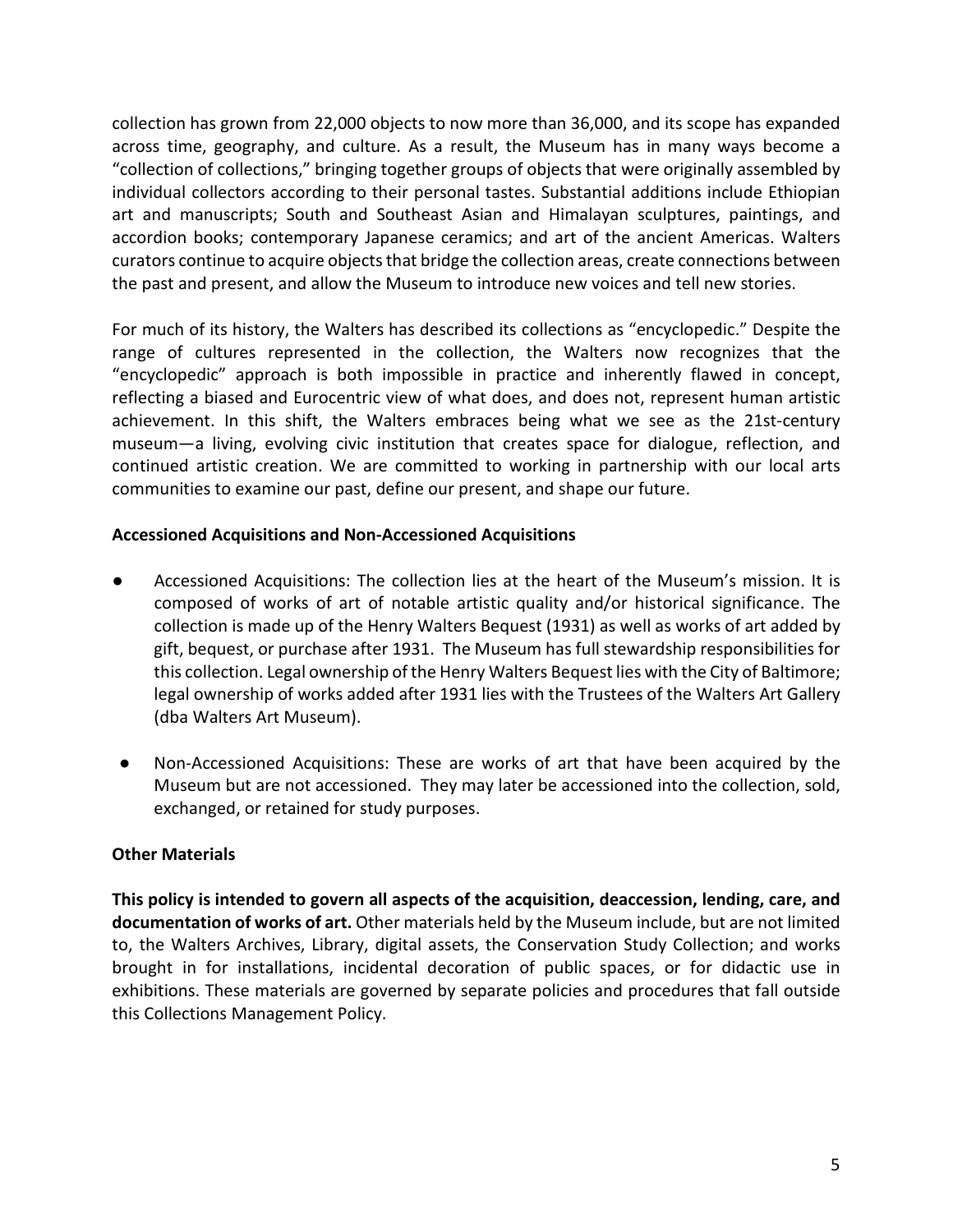## <span id="page-8-0"></span>**Capitalization and Collateralization of Collections**

The Museum shall not capitalize or collateralize collections or recognize as revenue the value of donated works.

# <span id="page-8-1"></span>4. **ACQUISITIONS**

## <span id="page-8-2"></span>**Criteria**

When recommending a work of art as an Accessioned Acquisition, Museum staff and the Collections Committee must consider the following criteria:

- The quality and historical significance of a work of art, and the work's capacity to enhance particular collection areas
- The significance or potential social, cultural, or educational value of a work of art to one or several of the Museum's audiences in alignment with the Museum's strategic direction and priorities
- The physical condition and appropriateness for exhibition of a work of art
- The ability of the Museum to store and care for a work of art properly
- For purchases, the price of a work of art as it relates to current market values for comparable objects

Recommendations for a work of art as a Non-Accessioned Acquisition should be based upon the following:

- The benefit to the collections or special research projects in retaining the work as study, comparative, or training material
- The contribution to gallery or exhibition display or educational programming
- The purpose of future collection-building
- The physical condition of a work of art
- The ability to store and care for the object and other associated costs
- <span id="page-8-3"></span>● The value of the object as related to the purchase price, if applicable

Following regular procedure as outlined in this policy (see Section 5), Non-Accessioned Acquisitions can be recommended for return, disposal, or accession into the collection.

## **Inquiry and Research**

The Museum will rigorously research the provenance of a work of art prior to acquisition in order to determine whether the Museum can obtain legal ownership. The research should include, but is not necessarily limited to, the following: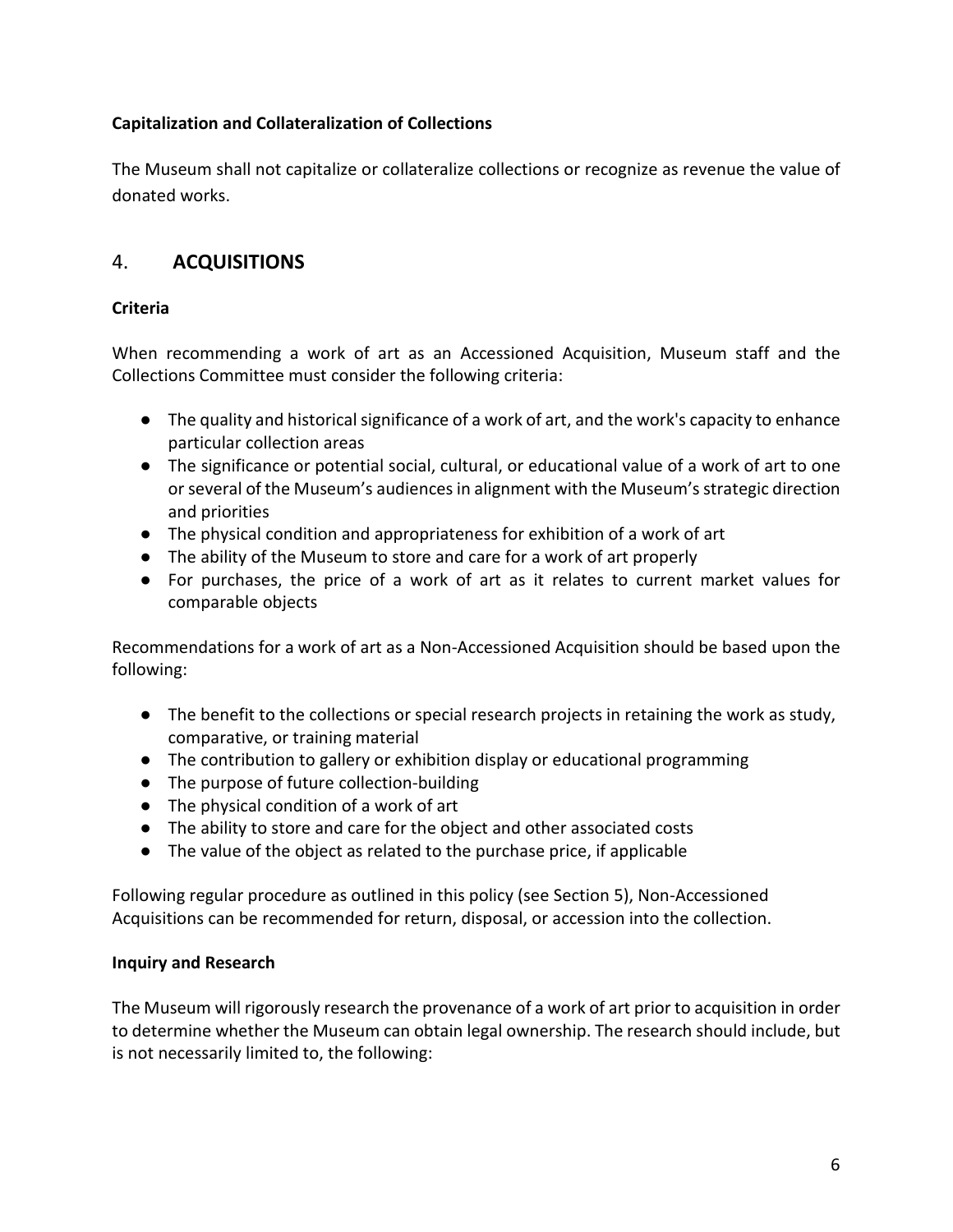- The authenticity of the work of art
- The condition of the work of art
- The ownership history of the work of art
- Whether the acquisition of the work raises any specific known legal compliance or ethical considerations
- The countries in which the work of art has been located and when
- The exhibition history of the work of art, if any
- The publication history of the work of art, if any
- Whether any claims to ownership of the work of art have been made
- Whether the work of art appears in relevant databases of stolen works
- The circumstances under which the work of art is being offered to the Museum

Curators will document and present to the Collections Committee their research into issues of authenticity, attribution, provenance, publications, comparable objects, value, and condition prior to acquisition.

For all acquisitions, the Museum will make a rigorous effort to obtain from sellers and donors all available information and accurate written documentation relating to the ownership history of the work of art. For any acquisition of a work of art that is coming from abroad, the Museum shall obtain all recent import and export documentation. All documentation will be appropriately maintained by the Museum.

## <span id="page-9-0"></span>**Title**

All works of art must have free and clear title. For the purposes of this policy, "free and clear title" means that there is no outstanding lien, encumbrance, mortgage, security interest, or other hypothecation of an interest in the item, and there is no outstanding (pending or threatened) legal, financial, or other claim involving the work to be acquired.

## <span id="page-9-1"></span>**Legal Considerations (Laws/Permits/Compliance Issues)**

The Museum will comply with all applicable local, state, and federal US laws, including, but not limited to, the National Stolen Property Act (NSPA); the Convention on Cultural Property Implementation Act (CCPIA); sanctions enforced by the Office of Foreign Assets Control (OFAC); the Convention on International Trade in Endangered Species of Wild Flora and Fauna (CITES), and the Native American Graves Protection and Repatriation Act of 1990 (NAGPRA). Because the status of a work of art under foreign law may bear on its legal status under US law, the Museum will take relevant foreign laws into consideration.

It will seek legal counsel, if advisable, before making an acquisition.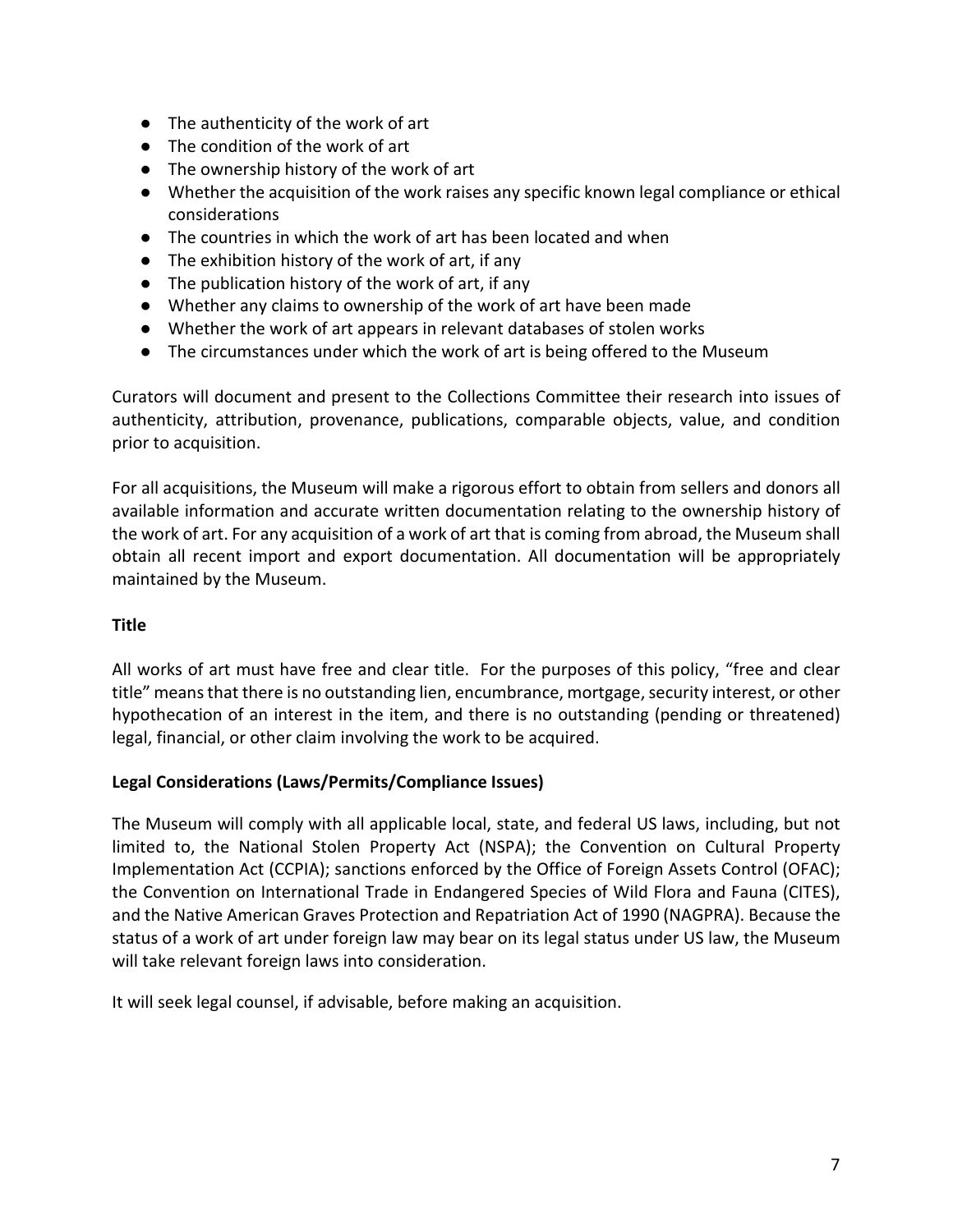#### <span id="page-10-0"></span>**Warranty and Indemnification of Purchases**

When purchasing works of art, the Museum will seek representations and warranties from the seller that the seller has valid title and that the work of art is free from any liens, claims, and encumbrances. The Museum will also seek indemnification for full refund of the purchase price for any work of art in the event of a breach of warranty. These requirements apply to all purchases as appropriate in the judgment of the Museum and its legal counsel.

## <span id="page-10-1"></span>**Gifts**

A Gift is any in-kind donation of a work of art by an individual or organization. To make a valid Gift, there must be clear intention on the part of the donor to transfer title and possession of the property. It is essential to the validity of such a Gift that the transfer of both possession and title shall be absolute and immediate. The donor must intend not only to turn the work of art itself over to the Museum, but also to relinquish all right of dominion.

## <span id="page-10-2"></span>**Restrictions**

As a general principle, the Museum only accepts Gifts of works of art on an unrestricted basis whereby a donor has no intent to govern the terms or conditions of the Gift, such as, but not limited to, its use, display, loan, publication, or deaccession and disposal. Any exception must be in writing and must be reviewed and approved by the Board. Before presentation to the Collections Committee and Board, donors are required to sign a Deed of Gift indicating their intention that works are offered as unrestricted Gifts, unless otherwise indicated. To the extent feasible, all acquisitions should include the transfer of all intellectual property rights, including but not limited to copyright, when applicable, in and to the work being acquired.

## <span id="page-10-3"></span>**Bequests**

A bequest is the transfer of particular property to the Museum under the terms of a testamentary disposition. It is important to have on record, as evidence of the transfer of title, a copy of the provision of the testamentary document that concerns the bequest to the Museum as well as verification (if applicable) of the executor's, trustee's, or personal representative's authority and a copy of the final receipt the Museum signs in accepting the bequest.

The Museum is not obliged to accept a bequest. Unless otherwise designated by the donor and agreed to by the Museum, accepted bequests are initially accepted as General Property, and may thereafter, if appropriate, be moved into the Permanent Collection following the procedures set forth herein. If the intended bequest is not accepted, suitable recipients may be recommended to the executor, trustee, or personal representative.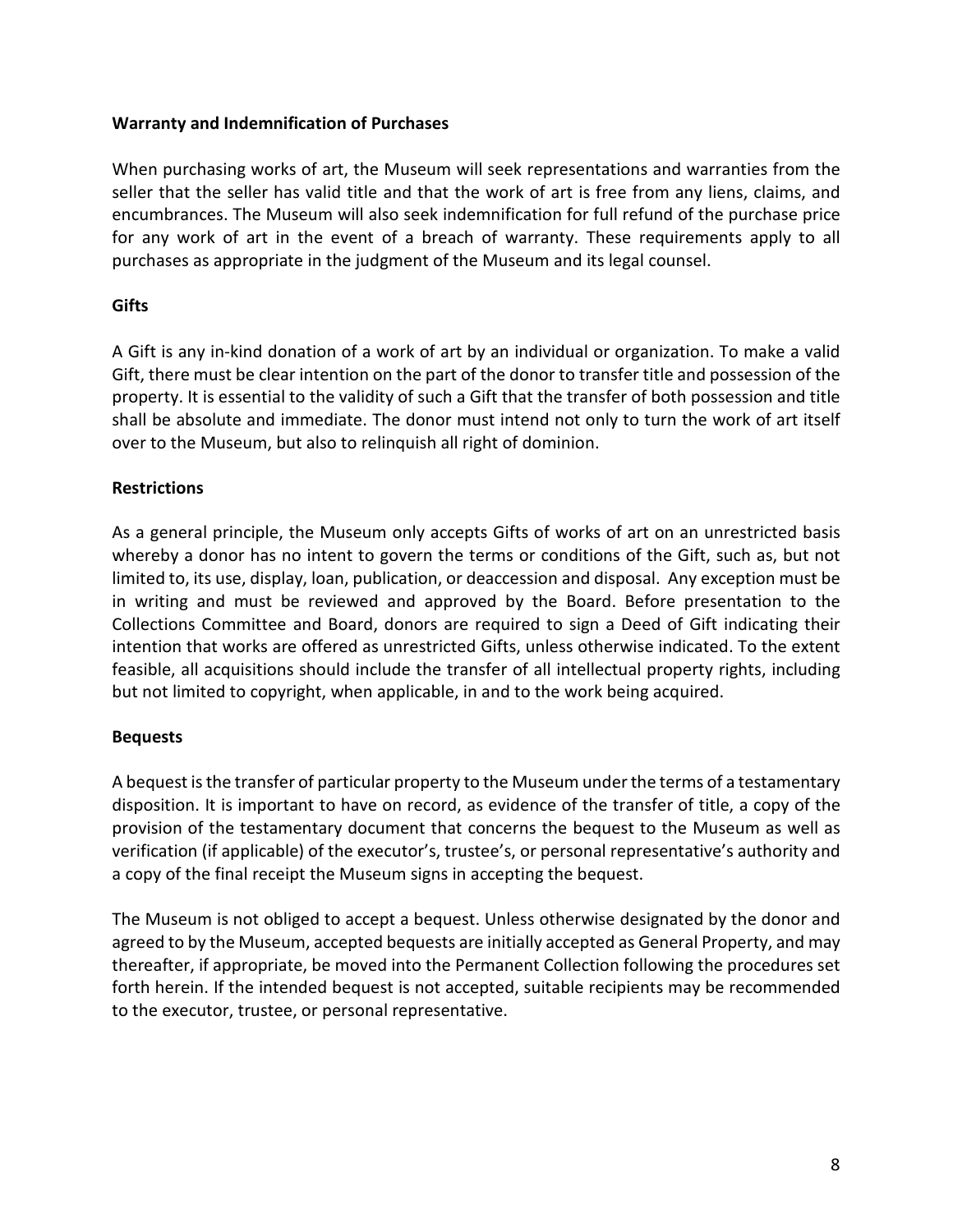## <span id="page-11-0"></span>**Approval Process**

The acquisition of a work of art by gift, bequest, or purchase, including fractional and joint gifts and purchases requires the following:

- 1. For all acquisitions, the curator recommending the work of art to be purchased writes a detailed proposal, including a description of the work, its condition, publication history, importance to the Museum's collection, justification for acceptance, provenance, intentions for display (and/or storage) and publication, and the gift or fund against which the purchase will be charged. A conservator and, when appropriate, a conservation scientist must examine all proposed purchases and provide an analysis of the work and assessment of its condition, dating, and attribution as part of the report. This report must be approved by the appropriate staff before recommending to the Executive Director.
- 2. Recommendation to the Collections Committee by the Executive Director.
- 3. Recommendation to the Board by the Collections Committee.
- 4. Approval by the Board.

The Collections Committee must authorize requests to bid at auction; if time constraints are an issue, the Chair of the Collections Committee and the Executive Director will recommend to the Committee on the Museum for approval by the Chair and President of the Board (this fast-track procedure will be used only in exceptional circumstances).

The Executive Director has discretionary purchase limits that are approved by the Collections Committee and the Board, and specified in the Collections Management Procedures Manual. Discretionary purchases follow the same process outlined in item 1 above. All discretionary purchases will be reported to the Collections Committee and to the Board but do not require prior approval.

The Collections Committee and the Board authorize the Executive Director (and/or any designee) to accept year-end gifts after the date of the last calendar meeting of the Board through December 31. All year-end gifts accepted by the Executive Director will be reported to the Collections Committee at the start of the following year and entered on the Board agenda at the first meeting of the following year.

The Executive Director may recommend to the Collections Committee and Board the accession of a previously designated Non-Accessioned Acquisition and transfer of other materials held by the Museum, as described above, to the category of Accessioned Acquisitions.

All acquisitions will be recorded in the Minutes of the Board.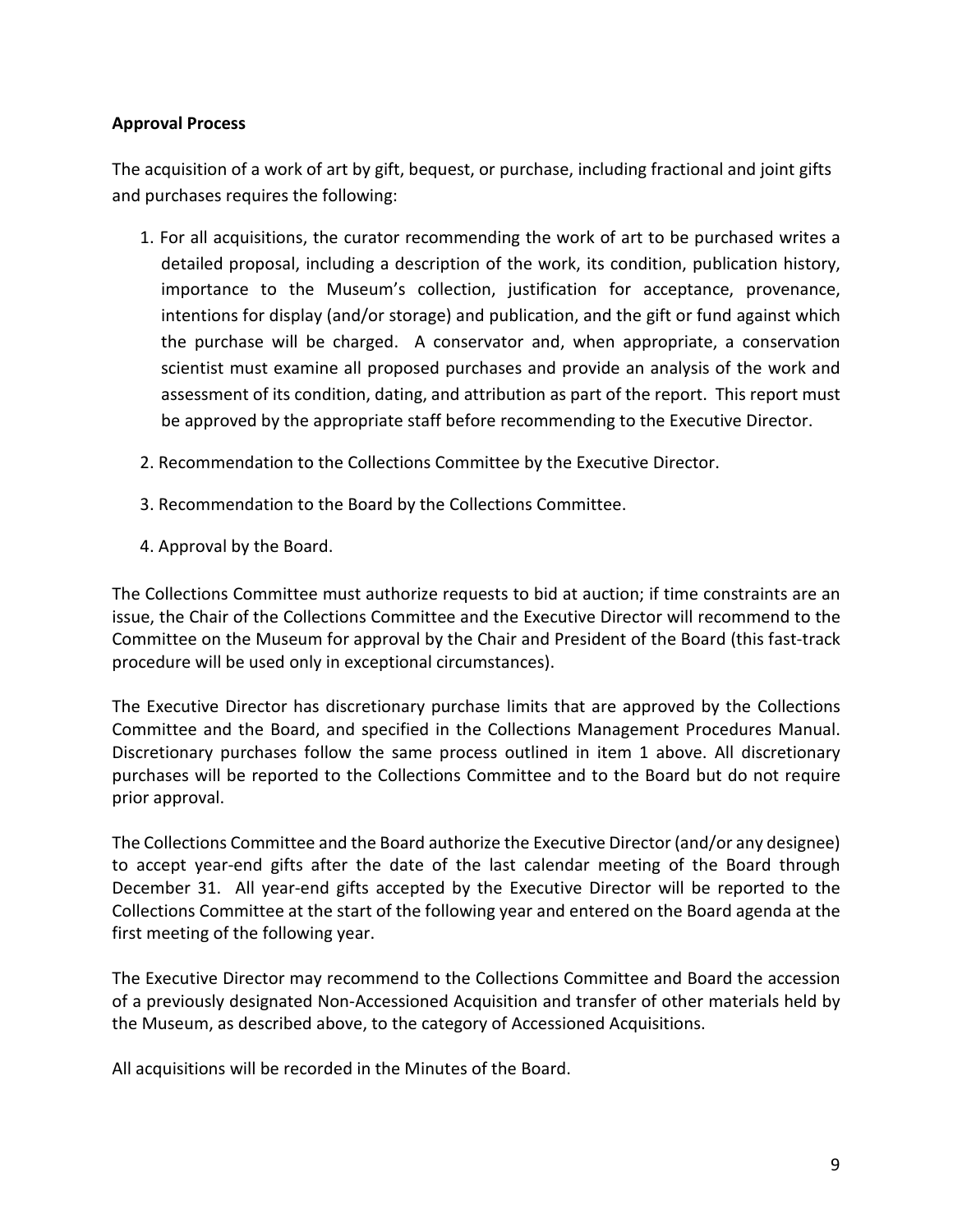## <span id="page-12-0"></span>**Promised Gifts**

The offer of a promised gift or bequest will be presented to the Collections Committee and the Board for authorization prior to acceptance by the Executive Director. The Museum will not be responsible for insuring any works of art not in the Museum's custody. At the time of the formal gift or bequest, and prior to acceptance of individual works of art into the collection, works will remain subject to the standard approval process, including review and recommendation by the relevant Museum staff and acceptance by the Collections Committee and Board.

### <span id="page-12-1"></span>**Publication**

The Museum will publish in print and/or electronic form an image of each acquisition (or representative images in the instance of groups of objects) with relevant provenance information.

#### <span id="page-12-2"></span>**Provenance**

### <span id="page-12-3"></span>**Antiquities and Ancient Art**

The Museum is guided by the Association of Art Museum Directors (AAMD), "Guidelines on the Acquisition of Archaeological Material and Ancient Art," revised 2013; and the American Alliance of Museums (AAM), "Standards Regarding Archaeological Material and Ancient Art," June 2008, and any subsequent revisions.

The Museum normally will not acquire an archaeological work or ancient art unless provenance research substantiates that the work was outside of its country of probable modern discovery before 1970 or was legally exported from its probable country of modern discovery after 1970.

The Museum recognizes that even after such research, many works will lack a complete documented ownership history. The Museum may acquire such a work if it can make an informed judgment that the work was outside its probable country of modern discovery before 1970 or legally exported from its probable country of modern discovery after 1970. In other instances, where such an informed judgment cannot be made, the Museum may nonetheless make an informed judgment to acquire a work given the cumulative facts and circumstances resulting from provenance research, including, but not limited to, the independent exhibition and publication of the work, the length of time and place it has been on public display, and its recent ownership history. The Museum may acquire a work if prior to June 2008 it was a promised gift, it was on long-term loan, the Museum had an expectation to receive it by gift or bequest as reflected in writing or communications, or the Museum had acquired a fractional interest in it. In all these instances, the Museum will carefully balance the possible financial and reputational harm and the potential for legal liability against the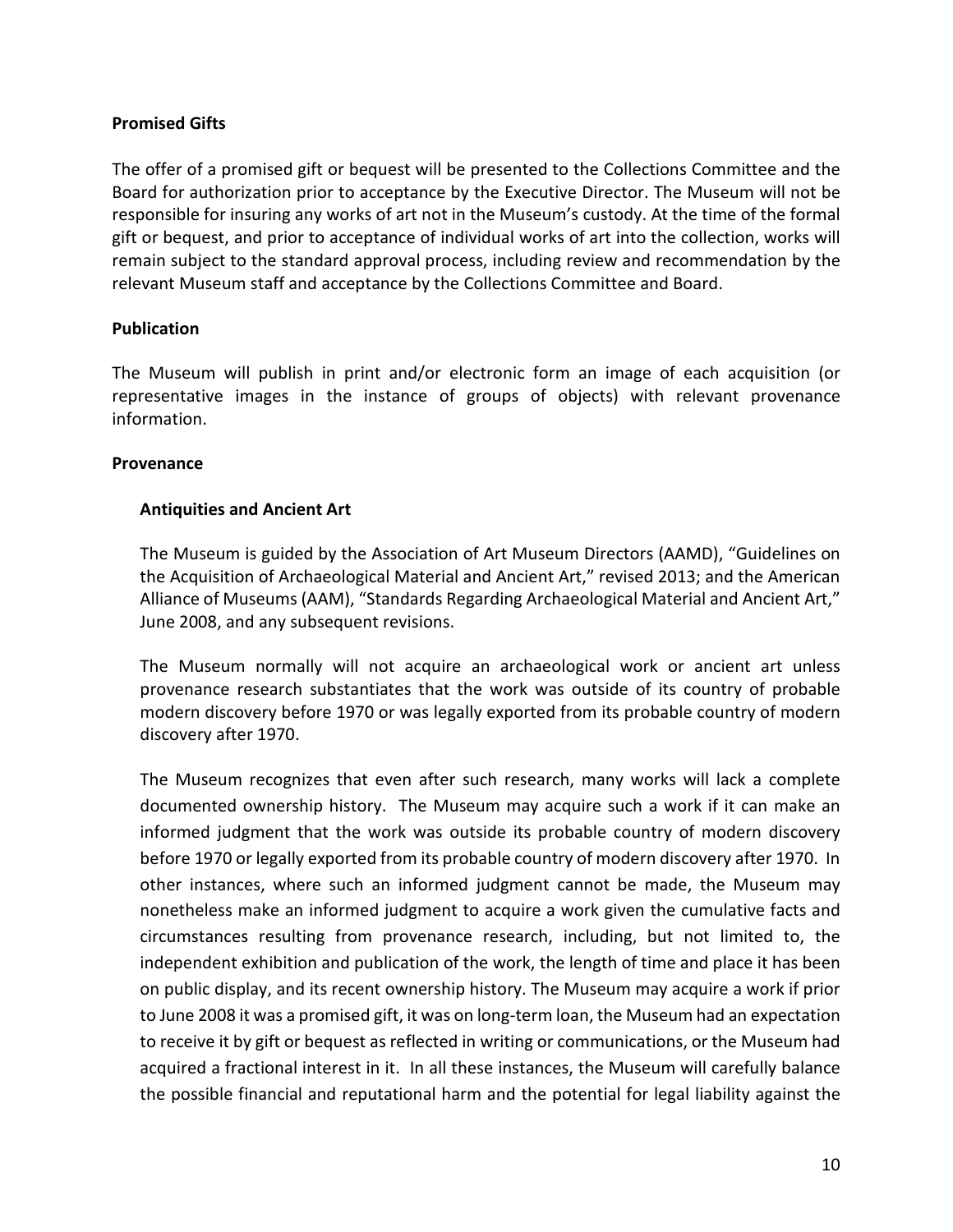benefit of acquiring, presenting, and preserving the works in trust for present and future generations. The Museum believes that the artistic achievements of all civilizations should be represented in art museums, which, uniquely, offer the public the opportunity to encounter works of art directly, in the context of their own and other cultures, and where these works may educate, inspire and be enjoyed by all.

The Museum will post archaeological materials or ancient art on its own website and on the AAMD Registry of New Acquisitions of Archaeological Material and Works of Ancient Art.

If the Museum, as a result of its continuing research, gains information that establishes another party's possible ownership of a work, the Museum will bring this information to the attention of the party, and if the case warrants, initiate the return of the work to that party. If a third party brings to the attention of the Museum information supporting the party's claim to a work, the Museum will respond promptly and responsibly and take whatever steps are necessary to address the claim, including, if warranted, returning the work. Competing claims of ownership that may be asserted in connection with objects in the Museum's custody will be handled openly, seriously, responsibly, and with respect for the dignity of all parties involved.

### <span id="page-13-0"></span>**Nazi-Era Provenance**

The Museum is guided by the Association of Art Museum Directors (AAMD), "Report of the AAMD Task Force on the Spoliation of Art during the Nazi/World War II Era (1933-1945)," 1998; and the American Alliance of Museums (AAM), "Guidelines Concerning the Unlawful Appropriation of Objects during the Nazi Era," 2001, relating to the acquisition of works that were likely to have been in German-occupied Europe between 1933 and 1945. This is in addition to the rigorous research and documentation required of all acquisitions.

Where the Nazi-era provenance of a proposed acquisition is incomplete or uncertain, the Museum will consider what additional research would be prudent or necessary to resolve the Nazi-era provenance status of the object before acquiring it. In the absence of evidence of unlawful appropriation, the gift or purchase may proceed. Where there is credible evidence of unlawful appropriation with subsequent restitution, the Museum will not acquire the work until taking further action to resolve these issues.

If the Museum, as a result of its continuing research, determines that a work in its collection was unlawfully appropriated during the Nazi era with subsequent restitution, the Museum will make such information public (such as through our website, Nazi-Era Provenance Internet Portal's website (NEPIP), or AAMD's Object Registry). If a legitimate claimant comes forward, the Museum will seek to resolve the matter in a prompt, equitable, appropriate, and mutually agreeable manner.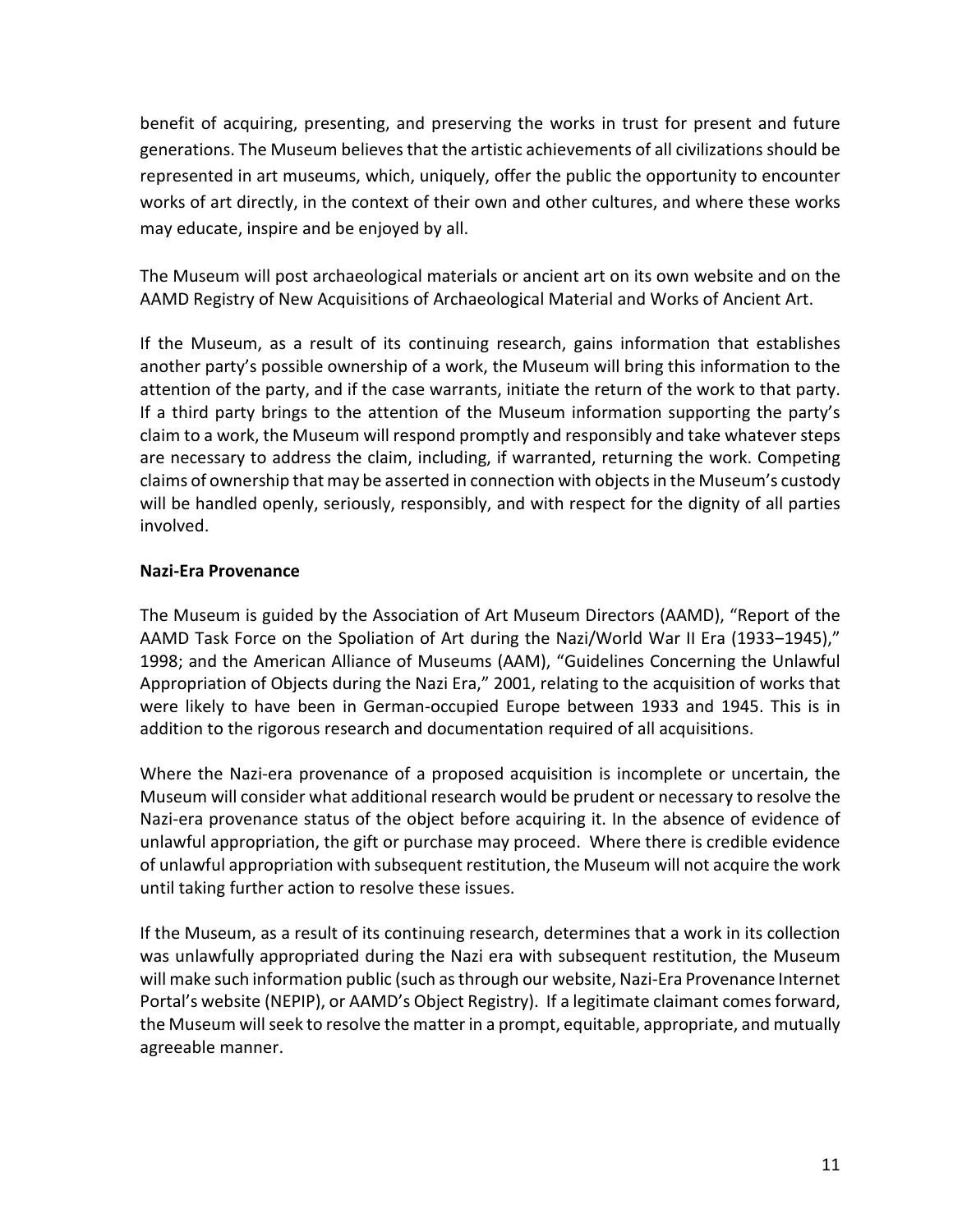In the event that a third party claims that a work in the Museum's collection was unlawfully appropriated during the Nazi era without subsequent restitution, the Museum will review the claim promptly and responsibly. The Museum will request evidence of ownership from the claimant in order to assist in determining the provenance of the work. If, after working with the claimant, the Museum determines that the work was unlawfully appropriated without subsequent restitution, the Museum will seek to resolve the matter in a prompt, equitable, appropriate, and mutually agreeable manner.

## <span id="page-14-0"></span>**Human Remains and Culturally Sensitive Materials**

Human remains will be displayed in a manner consistent with professional standards, the International Council of Museums (ICOM)'s Code of Ethics for Culturally Sensitive Materials, and the NAGPRA. Where the Museum knows the interests and beliefs of members of the community, ethnic, or religious groups from which the remains originated, those interests and beliefs will be taken into account.

## <span id="page-14-1"></span>**5. DEACCESSIONS/DISPOSAL**

### <span id="page-14-2"></span>**Preamble**

The Baltimore City Code, article 18, subtitle 14-8(e) refers to the powers and duties of the Museum's Trustees regarding the property and funds bequeathed by Henry Walters and stipulates that: "**The Trustees may expend for the same purpose any funds derived from selling any of the contents of Walters Art Gallery** [dba Walters Art Museum] **or of the property at 5 West Mount Vernon Place found not to be of museum value or interest**." Furthermore, the Baltimore City Code, article 18, subtitle 14-11(a) states: "**The Trustees may not sell or otherwise dispose of any work of art without the consent of the Mayor and City Council of Baltimore**."

## <span id="page-14-3"></span>**Principles**

Deaccessioning is a recognized means of refining and improving the collections to ensure that the Museum owns and uses these collections as appropriate to its mission and public trust responsibilities.

Accessioned Acquisitions in the Museum's collections may be deaccessioned only after the most rigorous scrutiny. Transparency and professionalism shall govern all aspects of the deaccessioning process and activity. Deaccessioning takes into account the need for outside, independent opinions (especially in the case of an object of significant value), avoidance of conflict of interest, and disclosure and approval by the Museum's full governing body.

Objects from the original Henry Walters bequest (1931) are rarely to be candidates for deaccessioning because the integrity of the collection is in itself a valuable cultural asset.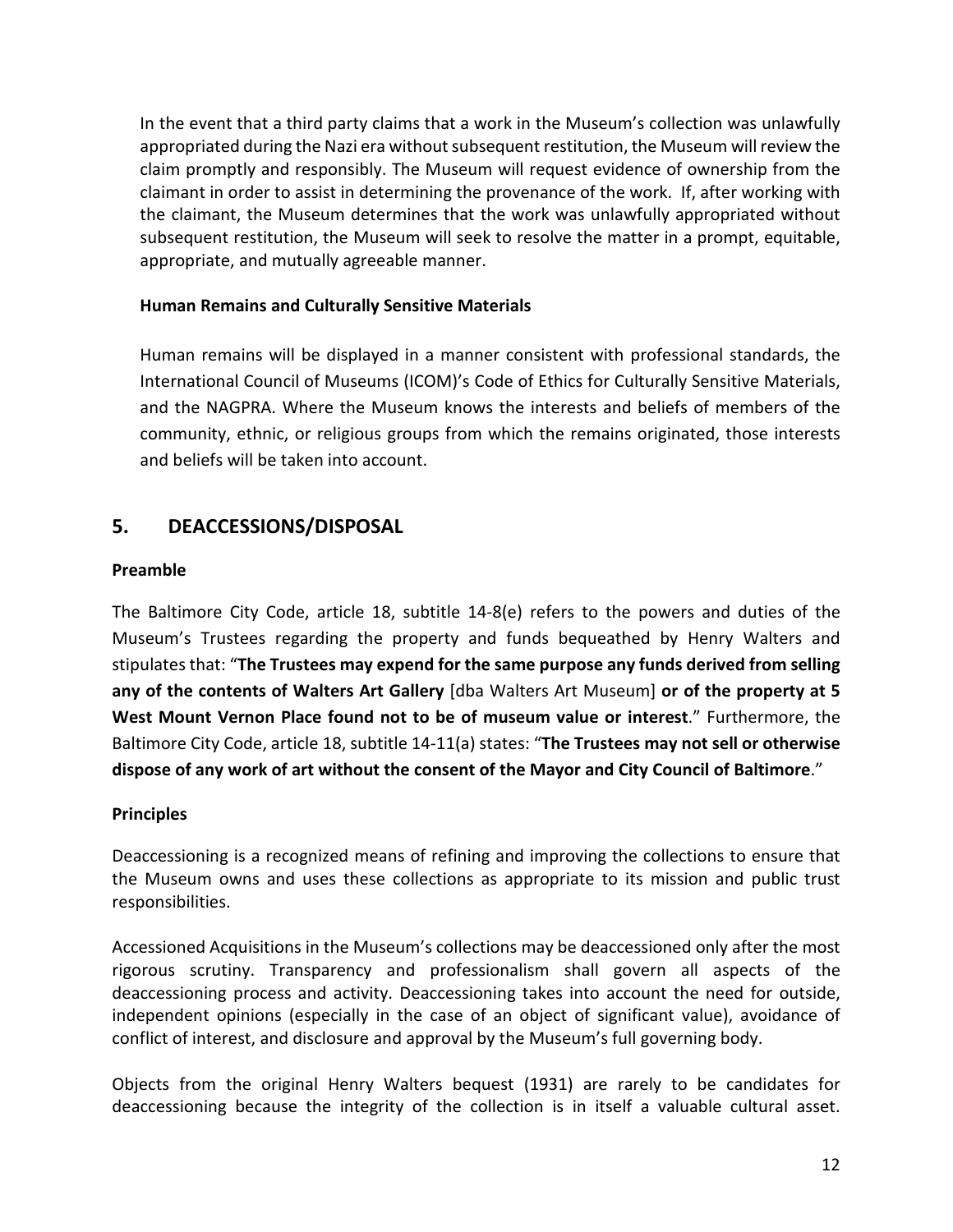Nevertheless, on occasion, forgeries, redundant pieces, works judged not to be appropriate to the Museum's mission, or works beyond repair might be recommended for disposal, even though they form part of the original bequest (see Criteria below).

The Museum will deaccession only works for which it has clear legal title. The Museum will comply with all applicable laws in deaccessioning and disposing of works from the collection.

The deaccession and disposal must not violate the provisions of a gift, will, or bequest in those cases where such documents are involved. The Museum will respect, when possible, expressions of a donor's intent. The Museum will make a reasonable effort to contact the donor or heirs, other family members, or appropriate legal representatives to apprise them of the proposed deaccession and disposal. These actions will not be construed as a request for permission.

## <span id="page-15-0"></span>**Criteria**

Works of art may be recommended for deaccession for a number of reasons, including, but not limited to, the following:

- The object is deemed to be of poor quality or insignificant in aesthetic quality and to lack value for exhibition or study purposes.
- A better or comparable example is in the collection or may be obtained through whole or partial exchange.
- The object is a duplicate, deemed unnecessary to retain.
- The condition of the object is such that repairs are not feasible or will no longer represent the original work of art.
- The Museum is unable to care adequately for the work because of the work's particular requirements for storage or display or its continuing need for special treatment.
- The object is a reproduction without intrinsic value as an object in itself.
- The authenticity or attribution of the work is determined to be false or fraudulent, and the object lacks sufficient aesthetic merit or art-historical importance to warrant retention.
- The object is deemed not pertinent to any field that falls within the Museum's mission to collect.
- The Museum's possession of the work is not consistent with applicable law; e.g., the work may have been stolen or illegally imported in violation of applicable laws of the jurisdiction in which the Museum is located, or the work may be subject to other legal claims.
- A competing ownership claim, whether based on ethical or legal considerations, has been found to have merit after the Museum has respectfully and diligently addressed the claim. As appropriate and reasonably practical, the Museum should seek to resolve the claim through voluntary discussions directly with a claimant or facilitated by a third party.

## <span id="page-15-1"></span>**Approval Process**

The deaccessioning of Accessioned Acquisitions requires the following: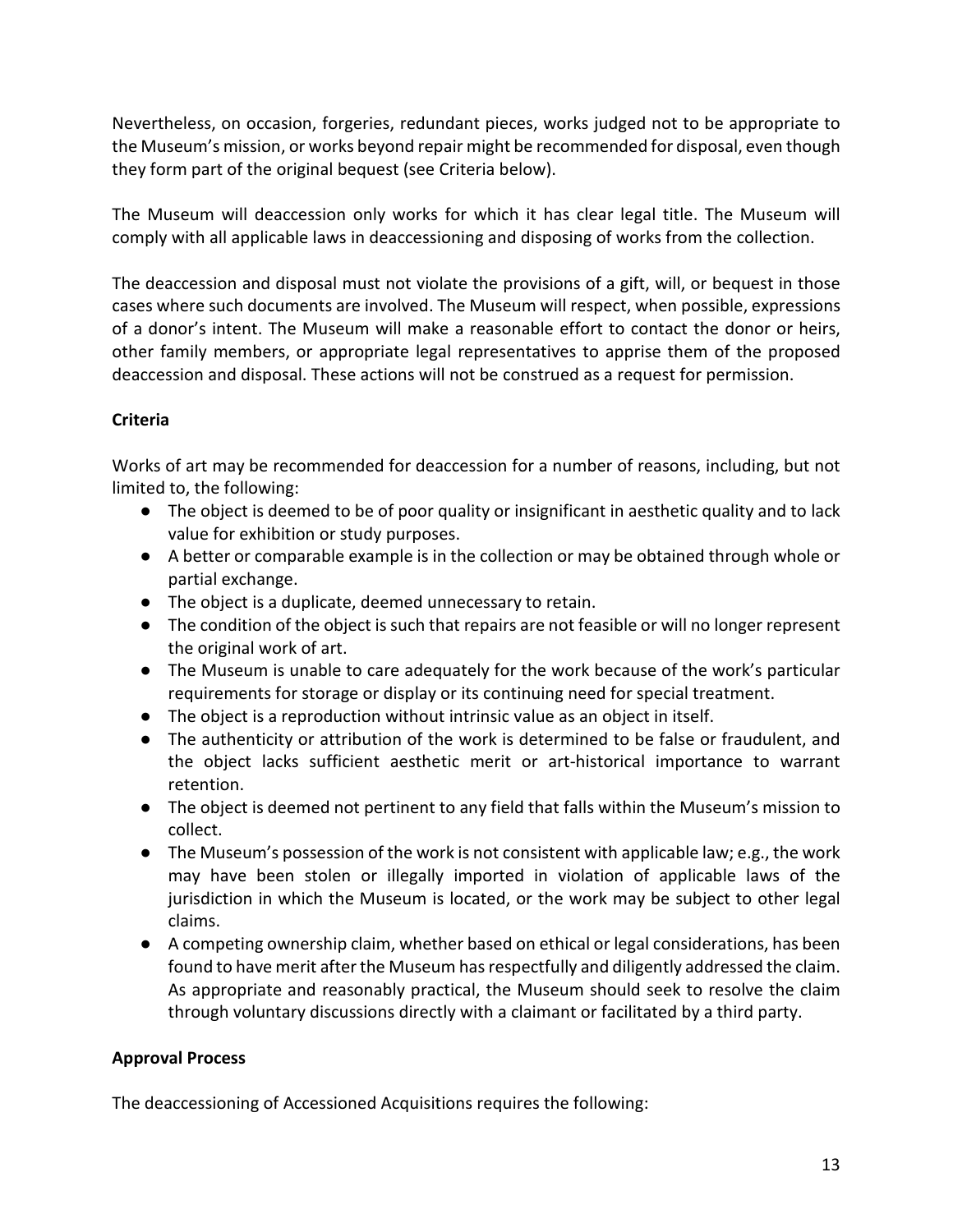- 1. Review and recommendation to the Executive Director by the appropriate staff in the Art and Program Division.
- 2. Recommendation to the Collections Committee by the Executive Director.
- 3. Recommendation to the Board by the Collections Committee.
- 4. Approval by the Board.
- 5. For the Henry Walters Bequest (1931), the consent of the Mayor and City Council of Baltimore.

Curators must document and present to the Collections Committee their reasons for recommending an object for deaccession, the proposed method of disposal, and the anticipated proceeds. If the anticipated proceeds exceed \$50,000, both an appraisal and a disinterested 3rd party opinion will be required.

Disposal of Non-Accessioned Acquisitions must also be reviewed and recommended in the sequence described above; however, the criteria and requirements for disposal are less stringent than those for Accessioned Acquisitions.

## <span id="page-16-0"></span>**Method of Disposal**

Objects generally will be disposed by (i) sale at public auction; but may also be disposed of by (ii) sale through consignment, (iii) whole or partial exchange, or (iv) direct sale to another museum or suitable institution, dealer or other buyer; (v) gift to another institution; or (vi) return in the case of a legitimate ownership claim when retention is ruled out. If there is minimal or no market value, withdrawn objects may be assigned as study materials and clearly marked as such or destroyed before witnesses.

## <span id="page-16-1"></span>**Use of Proceeds**

Funds derived from the disposal of works of art must be used in compliance with the guidelines of AAM and AAMD. Such funds, including any earning and appreciation thereon, will be placed in restricted fund accounts and may only be used to purchase other works of art, with priority given to the collection area represented by the deaccessioned work. Works of art acquired with proceeds from deaccessions will reflect, to the extent practicable, recognition and proper credit to the donors of the works deaccessioned.

Expenses incurred to deaccession a work will be deducted from the resulting proceeds. If there are no resulting proceeds, or the proceeds do not cover the expenses incurred, the additional expenses will be deducted from the appropriate acquisition fund.

## **Publication**

The Museum will publish on its website within a reasonable period of time works that have been deaccessioned.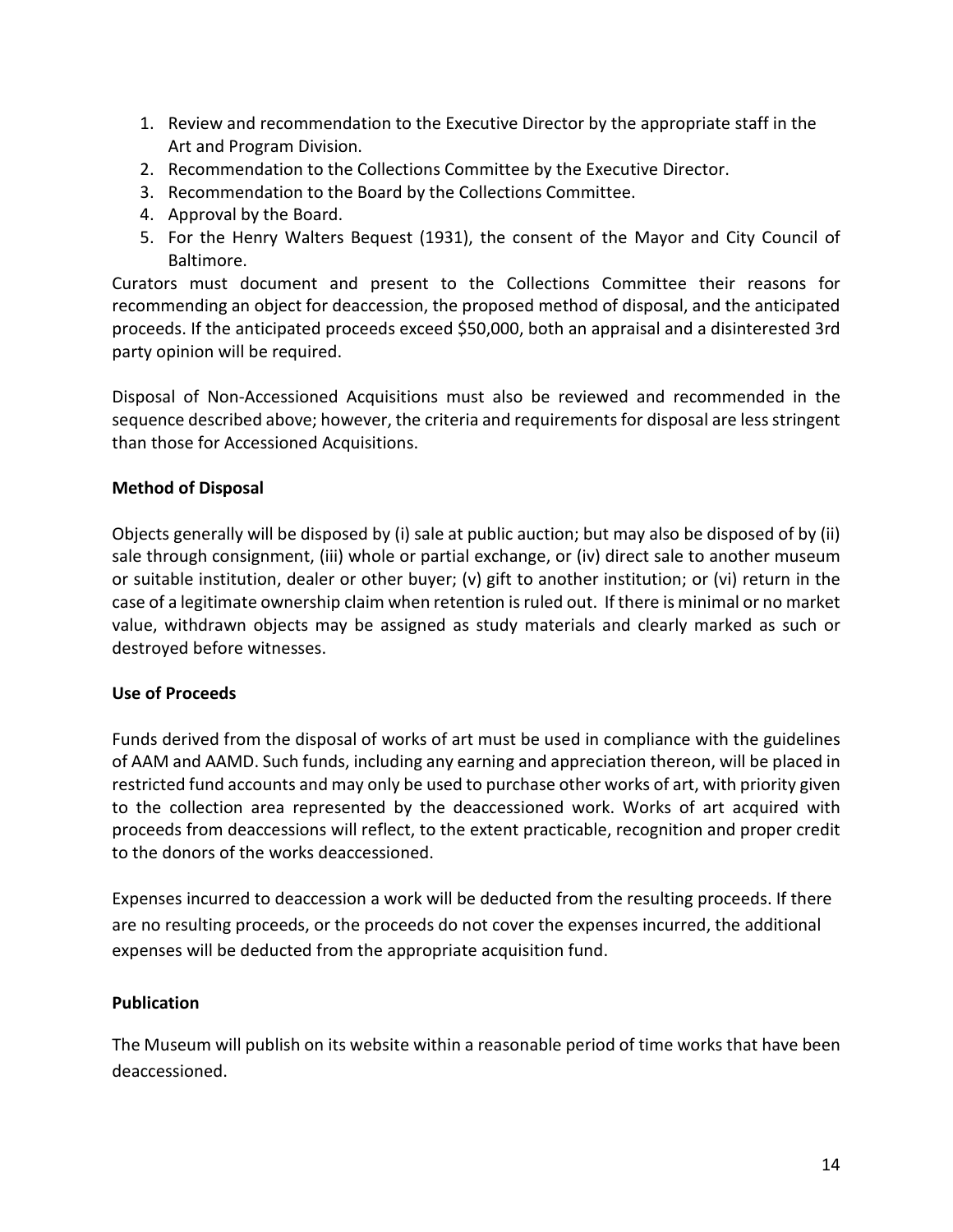Approval of deaccessions and disposals must be noted in the Minutes of the Board.

# <span id="page-17-0"></span>**6. OUTGOING LOANS**

## <span id="page-17-1"></span>**Principles**

Loans of works of art from the collections to other qualified institutions, whether on a short-term or long-term basis, are intended to enhance knowledge and understanding of the works by presenting them in a new context. The Museum encourages such loans to advance art-historical and conservation research and the public understanding of art and culture, and to enable a wider audience to see and enjoy the Museum's collections.

## <span id="page-17-2"></span>**Criteria**

The safety and preservation of an object proposed for loan must be the primary consideration. Each request will be considered on a case-by-case basis, always taking into account staff commitments and the work of art's recent travel and display history, as well as projected future gallery presentations by the Museum. An object must be in stable condition and able to withstand handling and transportation during its loan period. Borrowers must agree to the Museum's terms and be able to meet the Museum's environmental, security, and professional standards for the works of art requested for loan. The borrower will be responsible for all costs related to the loan including an administrative loan fee and any expenses incurred in conserving, preparing, packing (including labor costs), crating, shipping, and couriering the loan. The Museum will lend only works of art to which it possesses clear title.

## <span id="page-17-3"></span>**Approval Process**

Outgoing loans require the following:

- 1. Review and recommendation to the Executive Director by the appropriate staff in the Art and Program Division.
- 2. Recommendation to the Collections Committee by the Executive Director.
- 3. Recommendation to the Board by the Collections Committee.
- 4. Approval by the Board.

Loans will be presented to the Collections Committee for discussion. The Board approves all outgoing loans.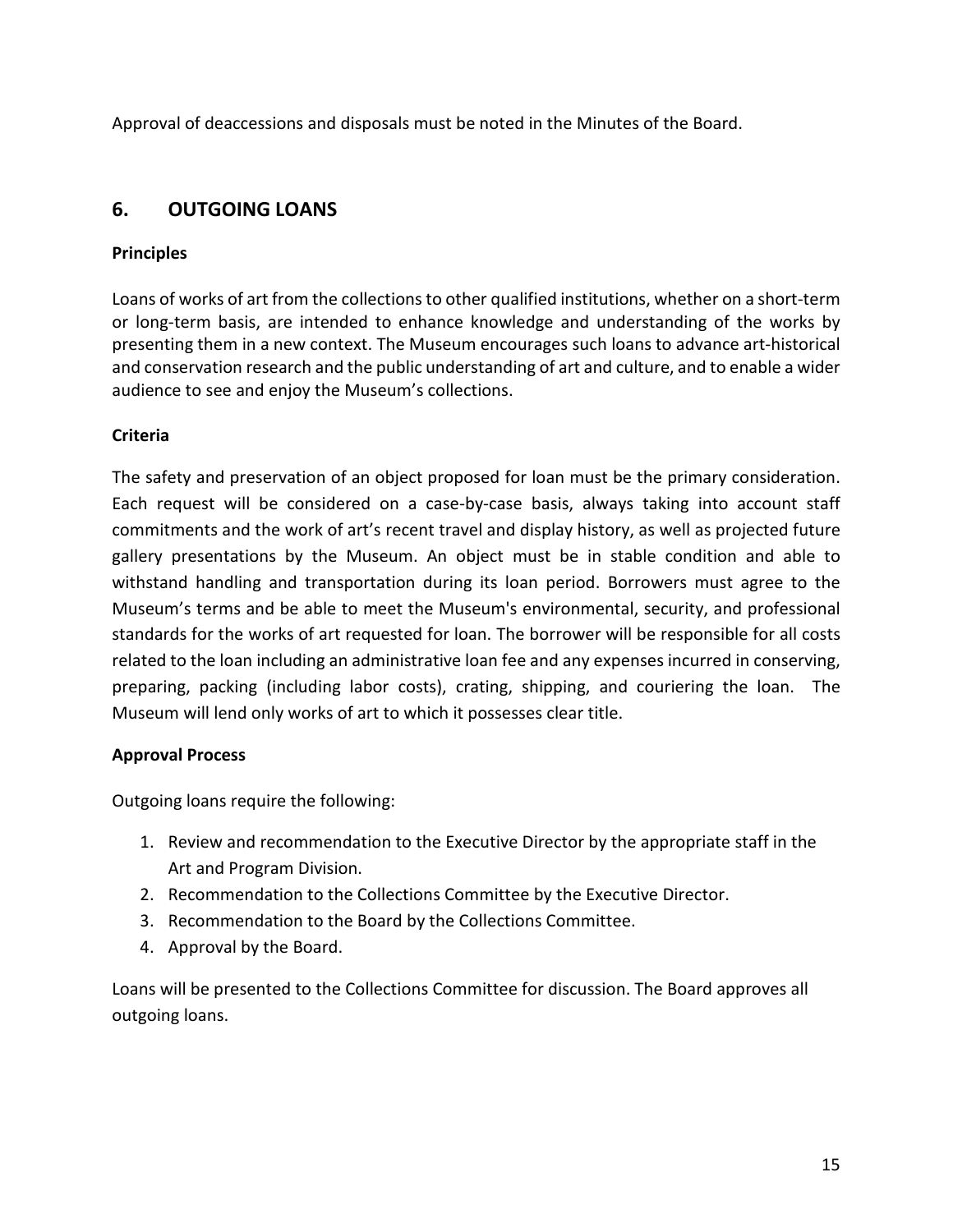# <span id="page-18-0"></span>**7. INCOMING LOANS**

## <span id="page-18-1"></span>**Principles**

The Museum borrows works of art to enhance its collection holdings and to develop temporary and traveling exhibitions. Incoming loans may be of short-term or long-term duration and may include, but are not limited to, special exhibitions, smaller focus shows, loans included in permanent galleries, loans brought in for examination and study, loans placed on deposit with the Museum to augment the collections but that are not necessarily placed on view, and loans that enhance the Museum's teaching and research roles as carried out by the curatorial, conservation, and education departments or any other purpose determined by the Executive Director to serve the Museum's mission.

## <span id="page-18-2"></span>**Criteria**

The Museum will apply the same level of scrutiny and transparency to the acceptance and handling of loans under its care as it does to acquisitions, including but not limited to authenticity, condition, provenance, issues relating to antiquities and ancient art, Nazi-era provenance, compliance with all applicable laws, conflicts of interest, and perceived conflicts of interest. Loans should have a clear connection to the Museum's mission and be consistent with the intellectual integrity and purpose of the project or exhibition for which the loan is intended. Other criteria taken into consideration are compliance with the Museum's loan terms (see Appendix B, Incoming Loan agreement), display requirements, space considerations, storage, commercial endorsements, and costs.

## <span id="page-18-3"></span>**Approval Process**

The Executive Director, in consultation with the appropriate Art and Program staff, must approve all incoming loans. The Museum reserves the right to reject at its sole discretion any offer of an incoming loan.

Loan to the Museum of objects owned by members of the Board, volunteers, and employees for exhibition purposes are subject to additional approval by the Collections Committee.

# <span id="page-18-4"></span>**8. COLLECTIONS CARE**

Collections care and preservation of the collection have been a core responsibility of the Museum since its inception. The Walters has the third-oldest conservation lab in the country and is worldrenowned for its conservation treatment and technical research of objects, manuscripts and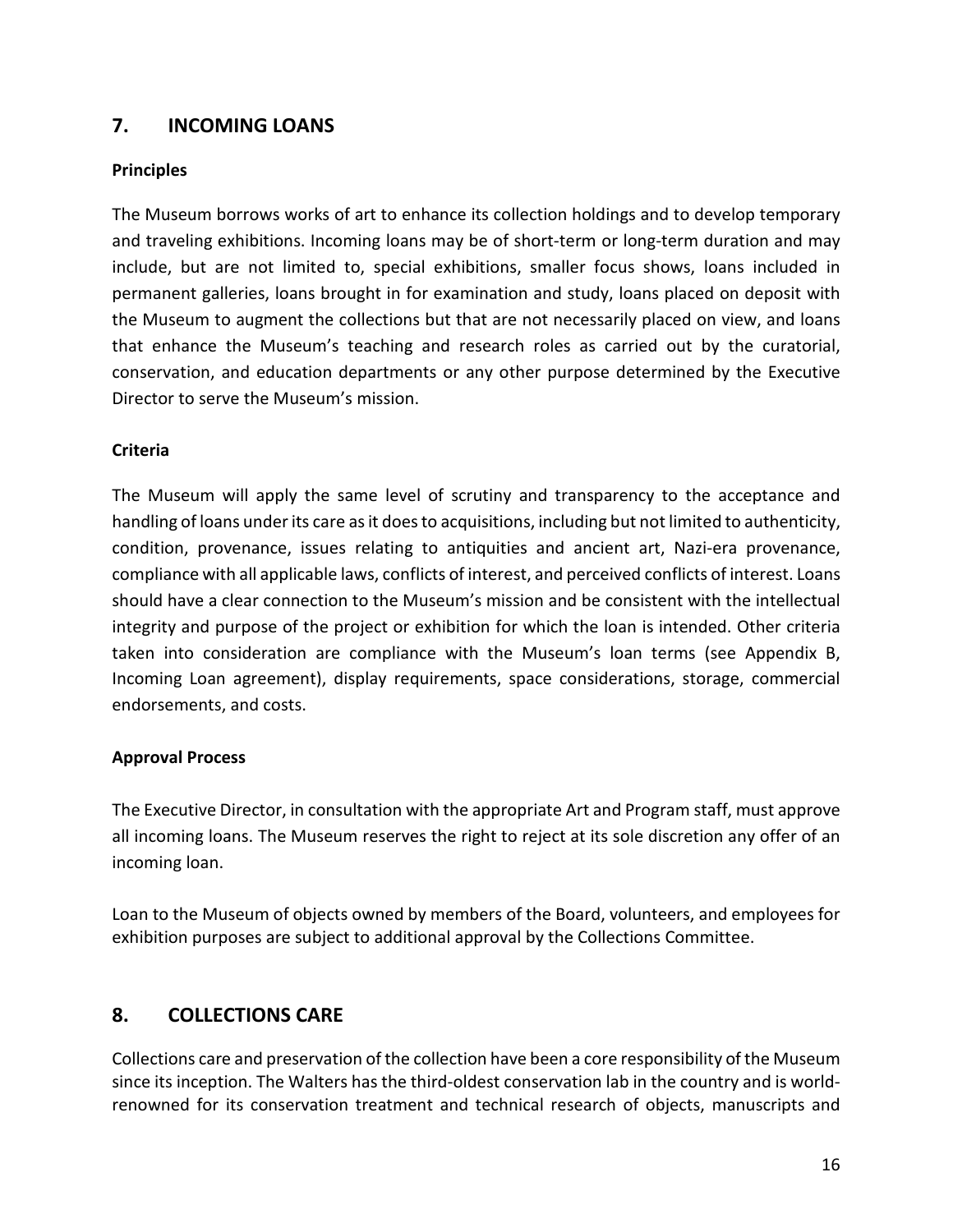works of art on paper, and paintings. While physical care is primarily the focus of Conservation, Collections, and Technical Research, collections care is a responsibility of every member of staff.

The Museum shall provide a safe, stable, and appropriate environment for the collections both on display and in storage, with effective security and environmental control. Appropriate standards of handling and installation to preserve works in the collection shall be maintained. The Museum recognizes the importance of carrying out preventative maintenance for the collection, including re-housing, conservation, examination, documentation, scientific research, and treatment in order to achieve the best possible state of preservation.

The Museum is committed to free and open access to its collections and shall balance this commitment with the care needed to ensure the collection's longevity. Access to the collection can take many forms. Much of the collection can be explored online through [the Walters'](http://art.thewalters.org/) *[Works](http://art.thewalters.org/)  [of Art](http://art.thewalters.org/)* [website,](http://art.thewalters.org/) regularly updated with newly available works. The Museum's staff collaborates to make the collection accessible to the public through installations, special exhibitions, publications, educational and public programs, and a variety of digital platforms. Th[e](https://journal.thewalters.org/) *[Journal of](https://journal.thewalters.org/)  [the Walters Art Museum](https://journal.thewalters.org/)*[, w](https://journal.thewalters.org/)hich is published online and is available for free, provides open access to research about the collections.

All collections care will be carried out in accordance with the American Institute for Conservation's "Code of Ethics and Guidelines for Practice," the Association for Registrars and Collections Specialist's "Code of Ethics," and other applicable professional guidelines.

# <span id="page-19-0"></span>**9. DOCUMENTATION**

## <span id="page-19-1"></span>**Records**

The Museum, through its curatorial, registrar, and conservation units, maintains accurate, up-todate records on the identification, location, condition, and treatment of objects in the collections, including pre-accessioned, accessioned, non-accessioned, and deaccessioned works of art, as well as loans and ongoing activities such as exhibitions, research, and correspondence with donors and scholars.

All records created or received in the transaction of the Museum's proper business are the property of the Museum and must not be dispersed or destroyed except in accordance with appropriate record retention procedures.

The Museum will provide access as manageable and appropriate to materials relating to the collections unless they are designated confidential or would suffer physical harm if handled.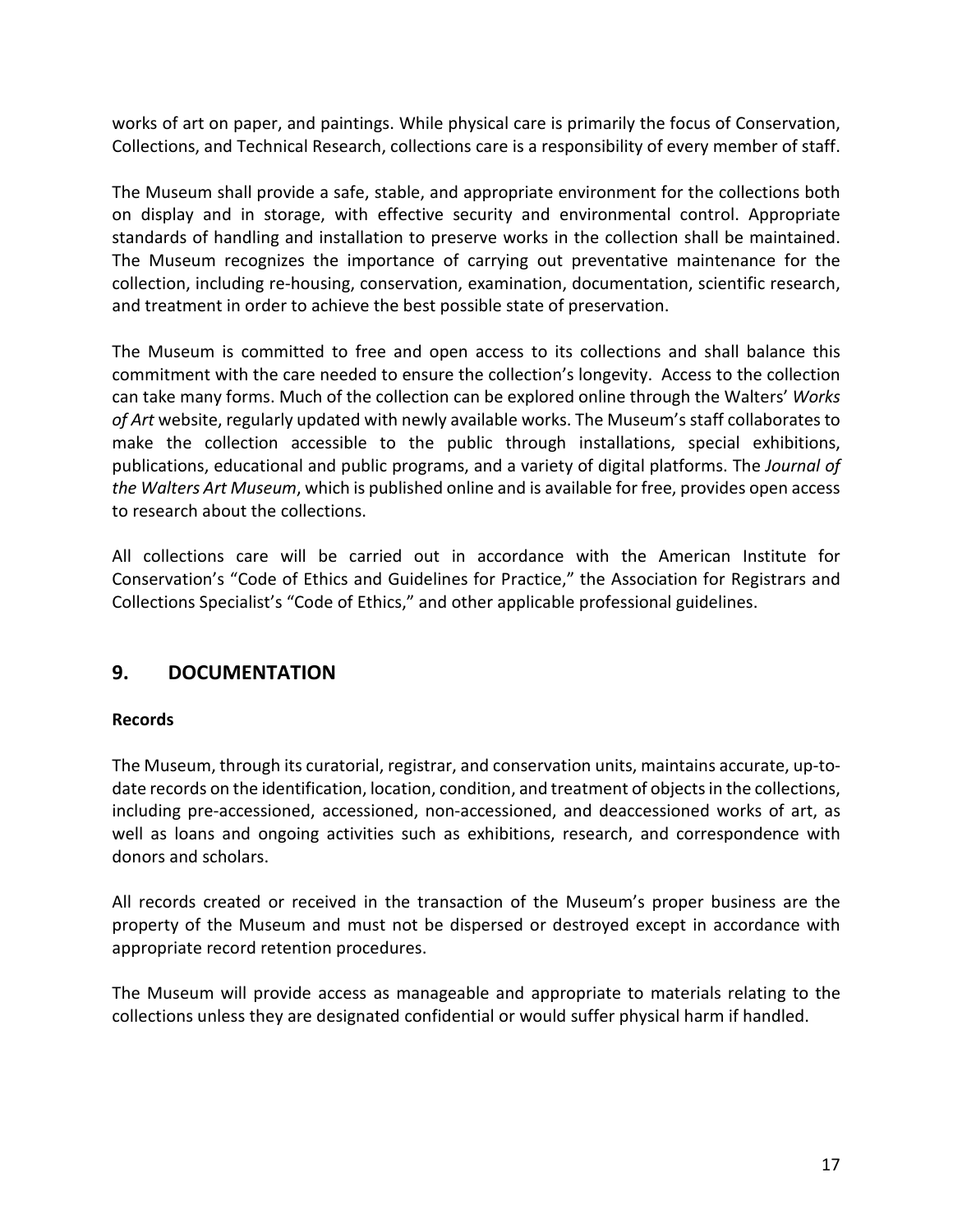#### <span id="page-20-0"></span>**Inventory**

The Museum, in its efforts to practice due diligence in the accountability and preservation of its collections, physically inventories the entire collection every 10 fiscal years at the rate of 10 percent per fiscal year.

## <span id="page-20-1"></span>**10. INSURANCE AND RISK MANAGEMENT**

#### <span id="page-20-2"></span>**Insurance**

In keeping with the Museum's public trust responsibilities, the City of Baltimore maintains for the Museum a blanket fine arts policy to insure the collections and loans. This insurance includes coverage on premises, in transit, and at other locations with policy limits per occurrence.

The Head of Collections Management is the contact between the Museum and its fine arts insurance carrier and broker/adjuster and will coordinate and file all insurance claims or losses under the Museum's policy, in consultation with the Deputy Director for Art and Program, the COO, and the Executive Director.

#### <span id="page-20-3"></span>**Risk Management**

The Museum does not view insurance as a substitute for sound risk management. Risk management is a shared responsibility within the Museum because it covers a broad spectrum of concerns including security and security systems, facilities maintenance, pest management, fire detection and suppression systems, environmental monitoring, collection preservation, care, handling, storage, installation, packing, shipping, record keeping, inventory, access, and disaster planning.

## <span id="page-20-4"></span>**11. ETHICS**

#### <span id="page-20-5"></span>**Ethical Restrictions Relating to Acquisitions**

#### <span id="page-20-6"></span>**Appraisals**

The Museum has a longstanding policy not to provide appraisals to donors. Under current IRS guidelines, the Museum cannot act as a qualified appraiser because of the inherent conflict with its role as a donee.

#### <span id="page-20-7"></span>**Personal Collecting**

The Walters Art Museum permits personal collecting in all fields by Board members, volunteers, and employees as long as they neither compete with the Museum for the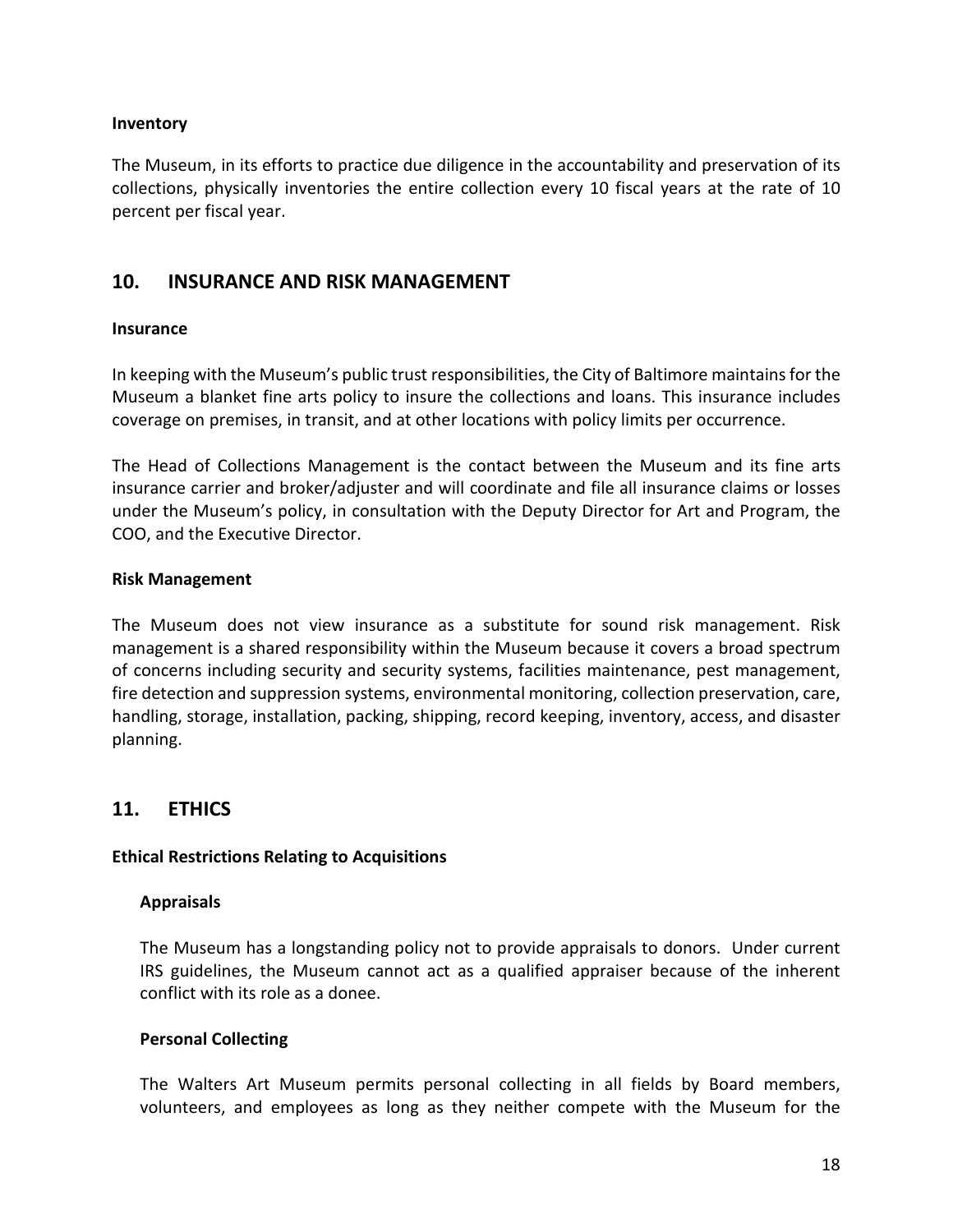collectible objects nor take advantage of information proprietary to the Museum. No member of the Board, volunteer, or staff member may use their affiliation with the Walters to promote personal, family, or associates' personal collecting activities.

Special exceptions may be permitted only after (i) full disclosure by the Board member, volunteer, or employee, and (ii) review and approval by the Committee on Governance. Should conflicts develop between the desires of the individual and the needs of the Museum, the needs of the Museum must prevail.

## <span id="page-21-0"></span>**Buying and Selling Objects**

Board members, volunteers, and employees may not deal in objects similar to those collected by the Museum. Dealing is defined as buying and selling for profit as distinguished from occasional selling or exchanging in the management of a personal collection. Special exceptions may be permitted only after (i) full disclosure by the Board member, volunteer or employee, and (ii) review and approval by the Committee on Governance.

## <span id="page-21-1"></span>**Ethical Restrictions Relating to Deaccessions/Disposals**

No member of the Museum's Board, staff, or anyone whose association with the Museum might give them an advantage in acquiring the work, will be permitted to acquire directly or indirectly, in whole or in part, a work disposed of by the Museum, or otherwise benefit from its sale or trade. The foregoing, however, shall not apply to a sale by the Museum of a work to a co-owner(s) of the work.

Outside experts brought in to give their opinions about proposed deaccessions and the institutions with which they are affiliated may not acquire directly or indirectly the disposed work(s) for which they have rendered an opinion and must sign a document to this effect.

## <span id="page-21-2"></span>**Loan of Objects to Board Members, Volunteers, and Employees**

Loan of the Museum's collections to members of the Board, volunteers, or employees is prohibited.

## <span id="page-21-3"></span>**Loan of Objects by Board Members, Volunteers, and Employees**

Loan to the Museum of objects owned by members of the Board, volunteers, or employees for exhibition purposes is permitted as long as the loan receives the approval of the Collections Committee. Loan to the Museum of objects for teaching purposes is permitted. Loans of this nature will be subject to the same approval process as other incoming loans.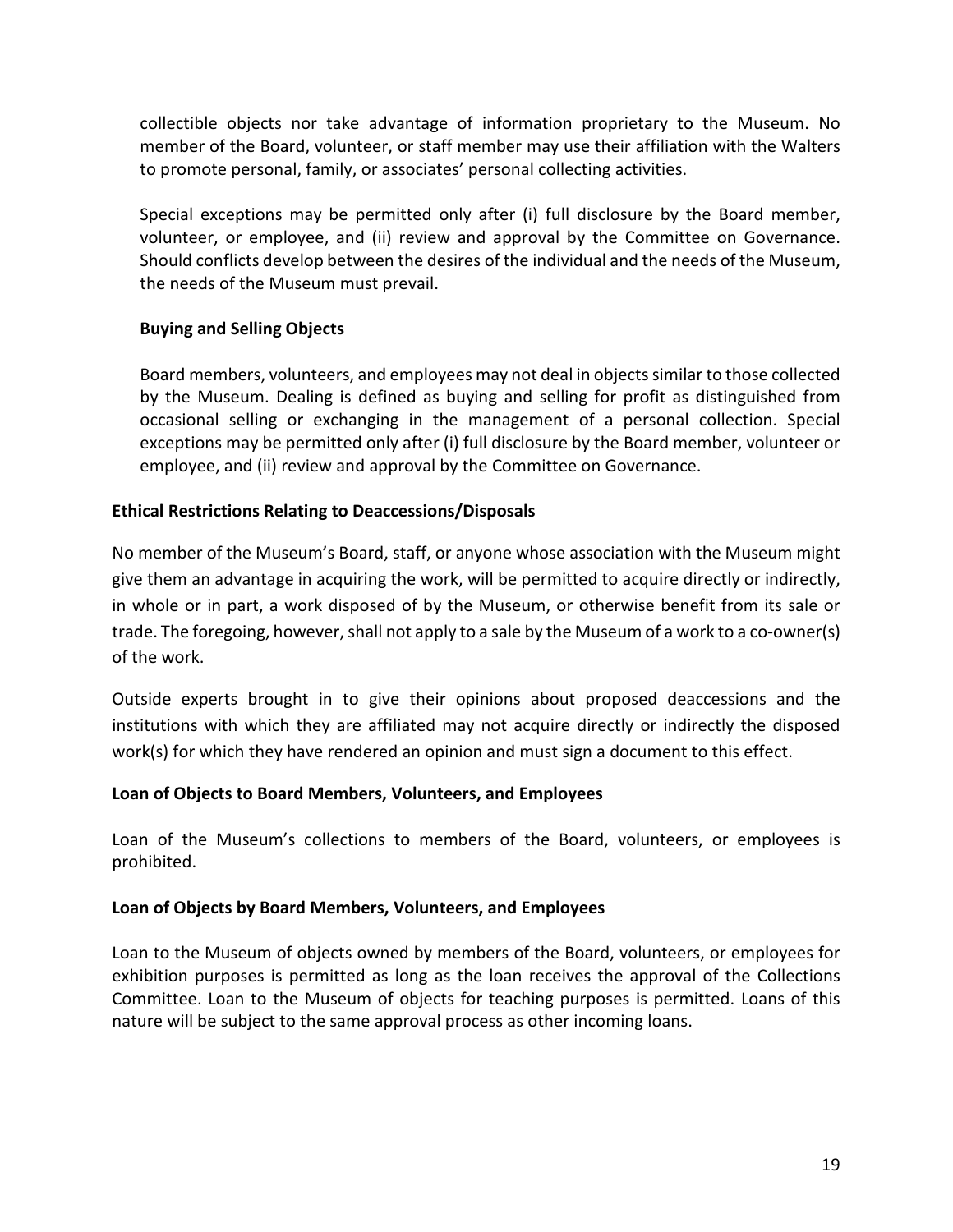# <span id="page-22-0"></span>**12. INTERPRETATION**

This Policy shall be interpreted in a manner to comply with and be consistent with the By-Laws and other policies of the Museum.

## <span id="page-22-1"></span>**13. PROCEDURES AND FORMS**

The procedures and forms that ensure the Museum is in compliance with this Policy are reviewed, as deemed appropriate, by the Deputy Director for Art and Program, and approved by the Executive Director.

# <span id="page-22-2"></span>**14. EFFECTIVE DATE/RENEWAL**

This Policy was approved by the Board on June 15, 2021. This Policy will be updated as necessary and reviewed by the Board every five years.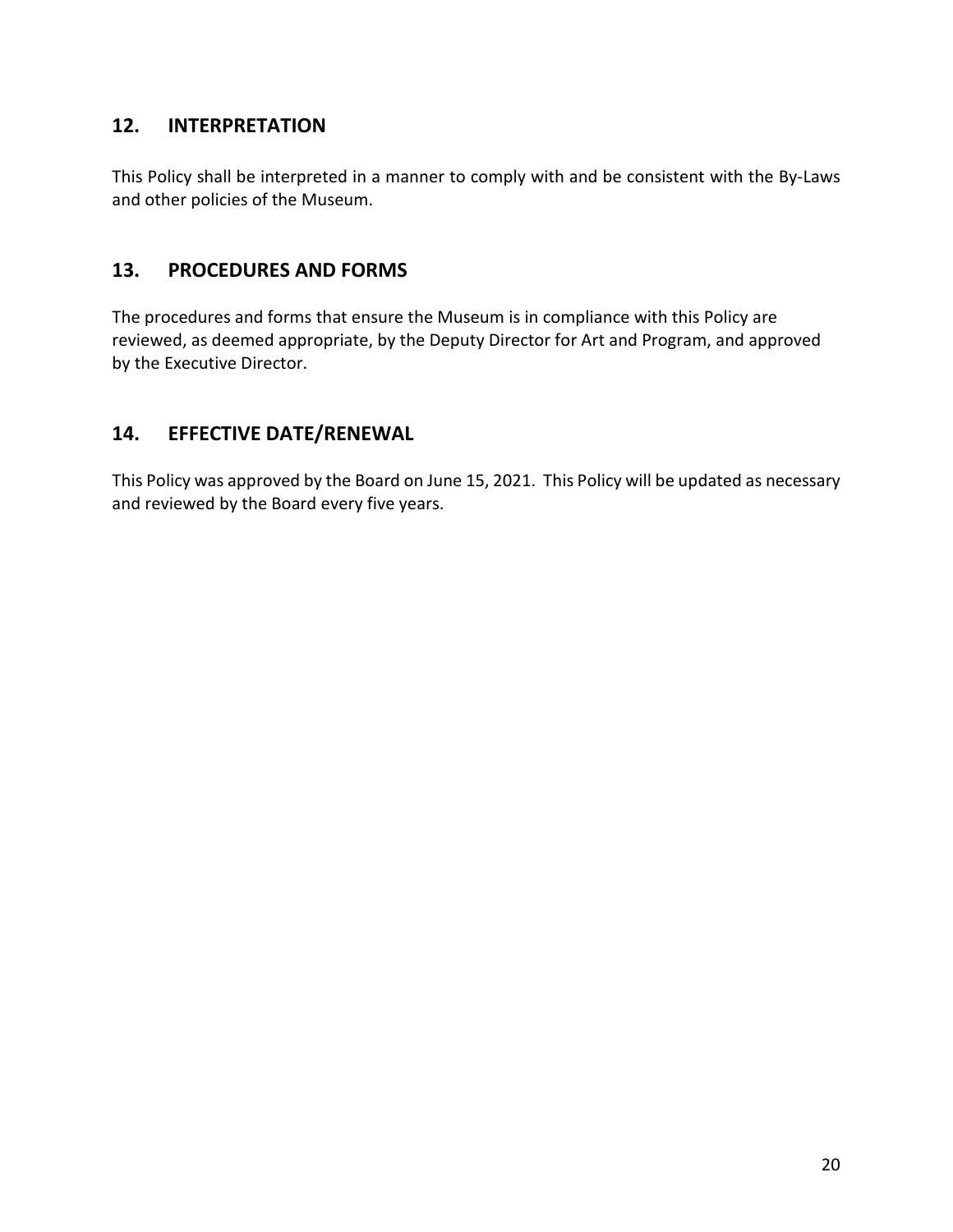# <span id="page-23-0"></span>**APPENDIX A**

Relevant Documents:

- The Baltimore City Code [http://cityservices.baltimorecity.gov/charterandcodes/Code/Art%2018%20-](http://cityservices.baltimorecity.gov/charterandcodes/Code/Art%252018%2520-%2520Educ&Cul.pdf) [%20Educ&Cul.pdf](http://cityservices.baltimorecity.gov/charterandcodes/Code/Art%252018%2520-%2520Educ&Cul.pdf)
- The American Association of Museums (AAM), "Code of Ethics for Museums," 2000 <http://www.aam-us.org/museumresources/ethics/coe.cfm>
- The Association of Art Museum Directors (AAMD), "Amendment to Appendix A to Professional Practices in Art Museums: A Code of Ethics for Art Museum Directors," 2013
- The UNESCO Convention on the Means of Prohibiting and Preventing the Illicit Import, Export and Transfer of Ownership of Cultural Property of 1970 (accepted by the United States in 1983) [http://portal.unesco.org/en/ev.php-](http://portal.unesco.org/en/ev.php-URL_ID=13039&URL_DO=DO_TOPIC&URL_SECTION=201.html)[URL\\_ID=13039&URL\\_DO=DO\\_TOPIC&URL\\_SECTION=201.html](http://portal.unesco.org/en/ev.php-URL_ID=13039&URL_DO=DO_TOPIC&URL_SECTION=201.html)
- The American Association of Art Museums (AAM) "Standards Regarding Archaeological Material and Ancient Art," June 2008 [http://www.aam](http://www.aam-us.org/museumresources/ethics/ethics-archaeology.cfm)[us.org/museumresources/ethics/ethics-archaeology.cfm](http://www.aam-us.org/museumresources/ethics/ethics-archaeology.cfm)
- The Association of Art Museum Directors (AAMD), "Guidelines on the Acquisition of Archaeological Material and Ancient Art," revised 2013 <https://aamd.org/standards-and-practices>
- The American Association of Museums (AAM), "Guidelines Concerning the Unlawful Appropriation of Objects During the Nazi Era," 2001 [http://www.aam-us.org/museumresources/ethics/nazi\\_guidelines.cfm](http://www.aam-us.org/museumresources/ethics/nazi_guidelines.cfm)
- The American Association of Museums (AAM) Information Center Fact Sheet Guidelines for Discussion of Deaccessioning, 2003 (access by members only)
- The American Association of Museums (AAM) Information Center Fact Sheet Selling Deaccessioned Materials Online, 2004 (access by members only)
- American Association of Museums (AAM) Information Center Fact Sheet Ethics of Deaccessioning, 2005 (access by members only)
- The Association of Art Museum Directors (AAMD) Professional Practices in Art Museums, 2011: Appendix B: Deaccessioning and Disposal, June 2010 <http://www.aamd.org/papers/documents/2011ProfessionalPracitiesinArtMuseums.pdf>